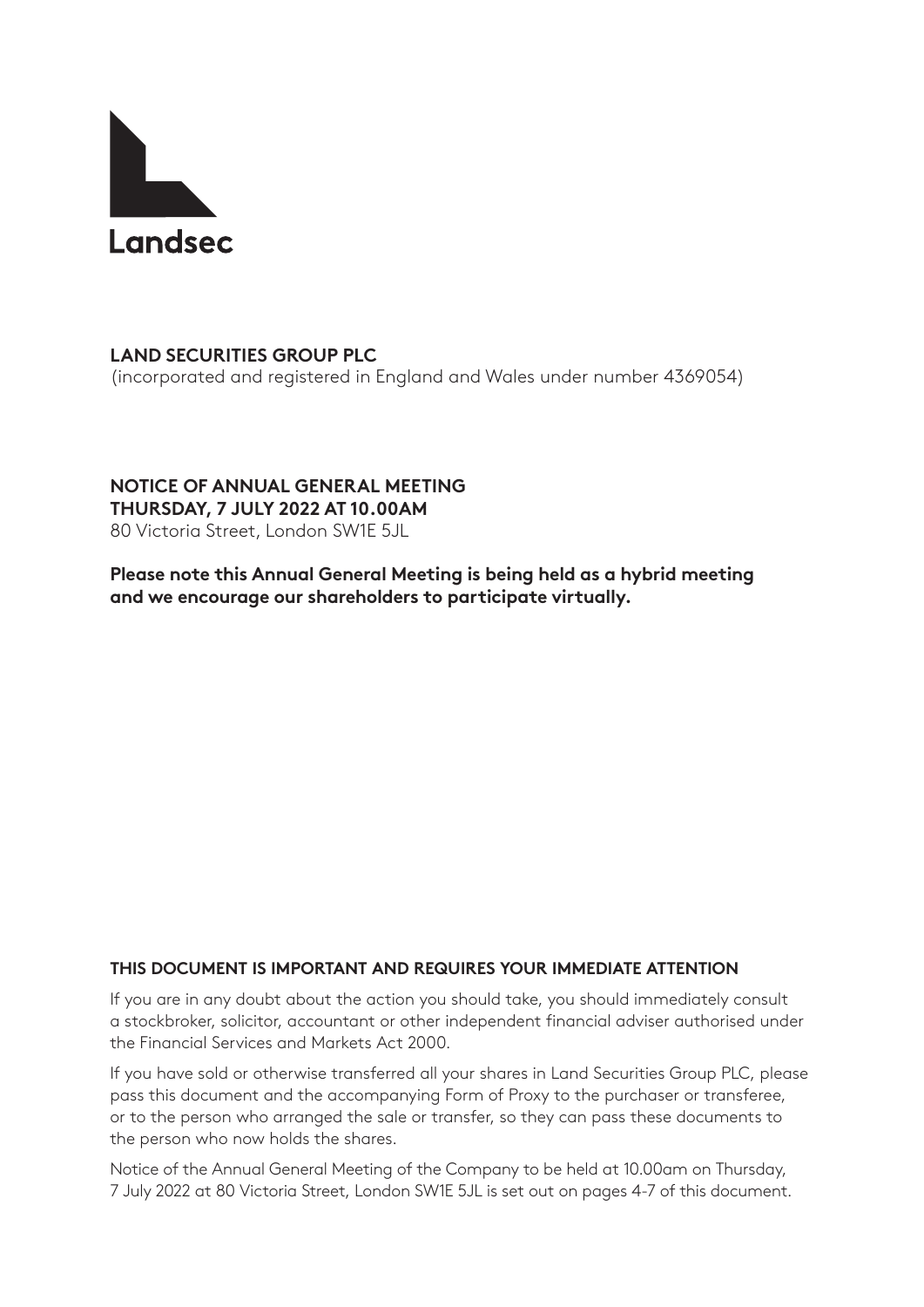# **Contents**

| Letter from the Chairman              |           |
|---------------------------------------|-----------|
| Notice and Resolutions                | $4 - 7$   |
| Part I - Explanatory notes            | $8-12$    |
| Part II – Shareholder notes           | $13 - 17$ |
| Part III – Sharesave Plan 2022        | 17-19     |
| Part IV - Electronic Meeting Guidance | $20 - 22$ |

# **Annual General Meeting**

Land Securities Group PLC 80 Victoria Street London SW1E 5JL



Access by public transport



**Rail** London Victoria



Buses stop at or near London Victoria rail station. Please see Transport for London for details. (Many buses are adapted for wheelchair users.)



A32

#### **Underground**

Victoria: Circle, District and Victoria lines. St James's Park: Circle and District lines (The nearest exit for the Victoria line is Cardinal Place.)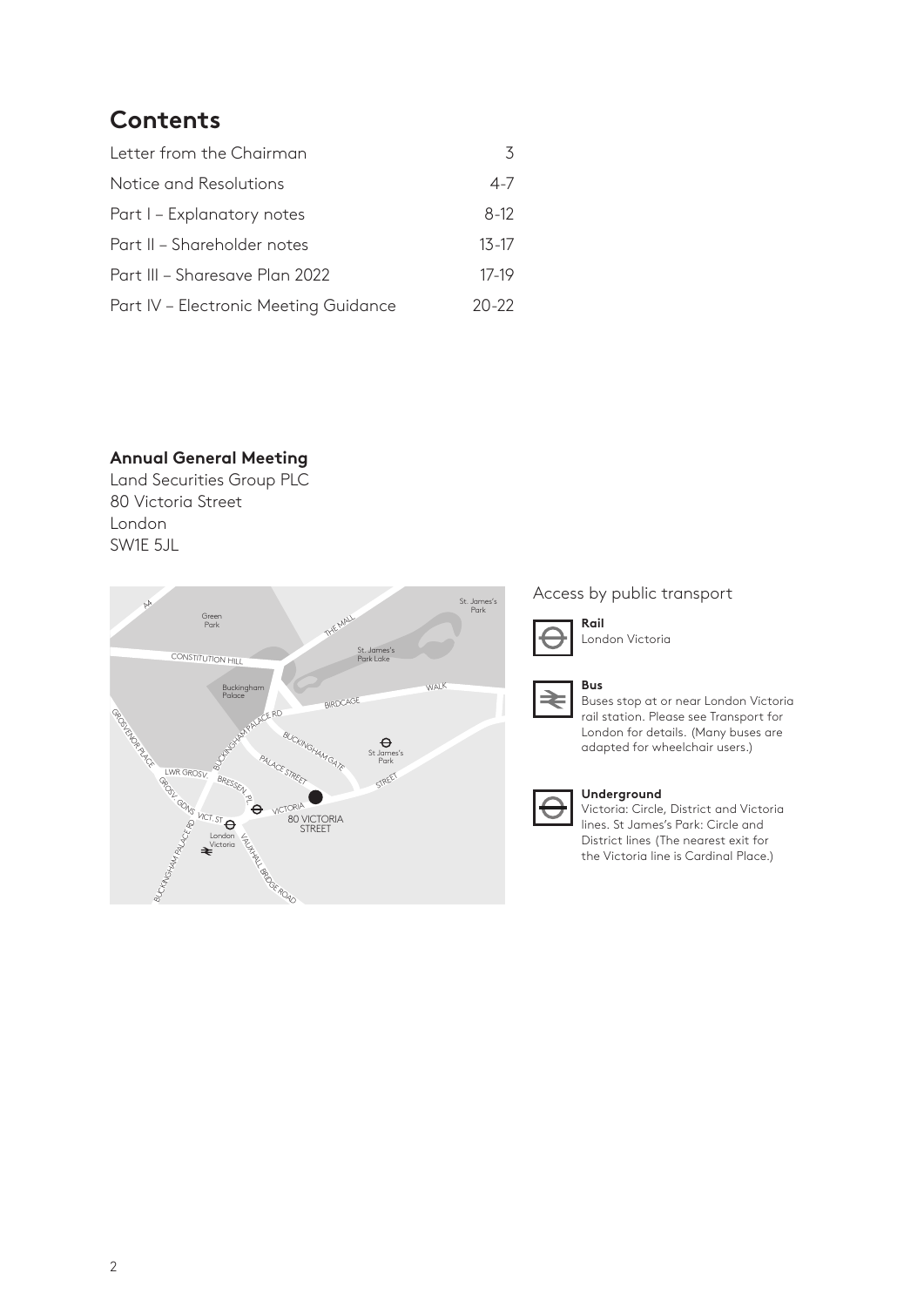

Land Securities Group PLC 100 Victoria Street London SW1E 5JL landsec.com Registered in England and Wales: No. 4369054

7 June 2022

Dear shareholder,

# **Annual General Meeting (AGM) to be held on Thursday, 7 July 2022**

As you will recall, last year we held our first hybrid AGM with shareholders able to attend in person or virtually. We were pleased that many shareholders opted to join the AGM virtually and asked questions which allowed us to engage effectively with our shareholders.

Due to the success of last year's AGM, we have chosen to once again hold a hybrid AGM. We strongly encourage our shareholders to take advantage of this and join the Meeting virtually. You will be able to watch a live webcast, hear an update on business performance throughout the year and our progress on strategy. You will also be able to ask questions and vote on the resolutions on-line, and ask questions verbally via a virtual microphone.

All the details on how to join the Meeting electronically or in person can be found on page 20 of this Notice of Meeting. If you were planning to attend the AGM in person, we would request that you do not do so if you are displaying any symptoms of Covid-19 to minimise the risk to others. Tea, coffee and water will be served for a short time prior to the start of the AGM for those who do attend in person.

There are 20 Resolutions proposed at this year's AGM and we will take all of these on a poll vote. Explanatory notes to each of these Resolutions are set out in Part I of this Notice.

Your Directors consider the Resolutions to be in the best interests of the Company and its shareholders as a whole, and unanimously recommend that you vote in favour of them, as they intend to do in respect of their own beneficial shareholdings. The voting results will be notified to the London Stock Exchange and posted on our website as soon as possible after the Meeting.

I would like to thank you for your continued support.

Yours sincerely,

**Cressida Hogg** Chairman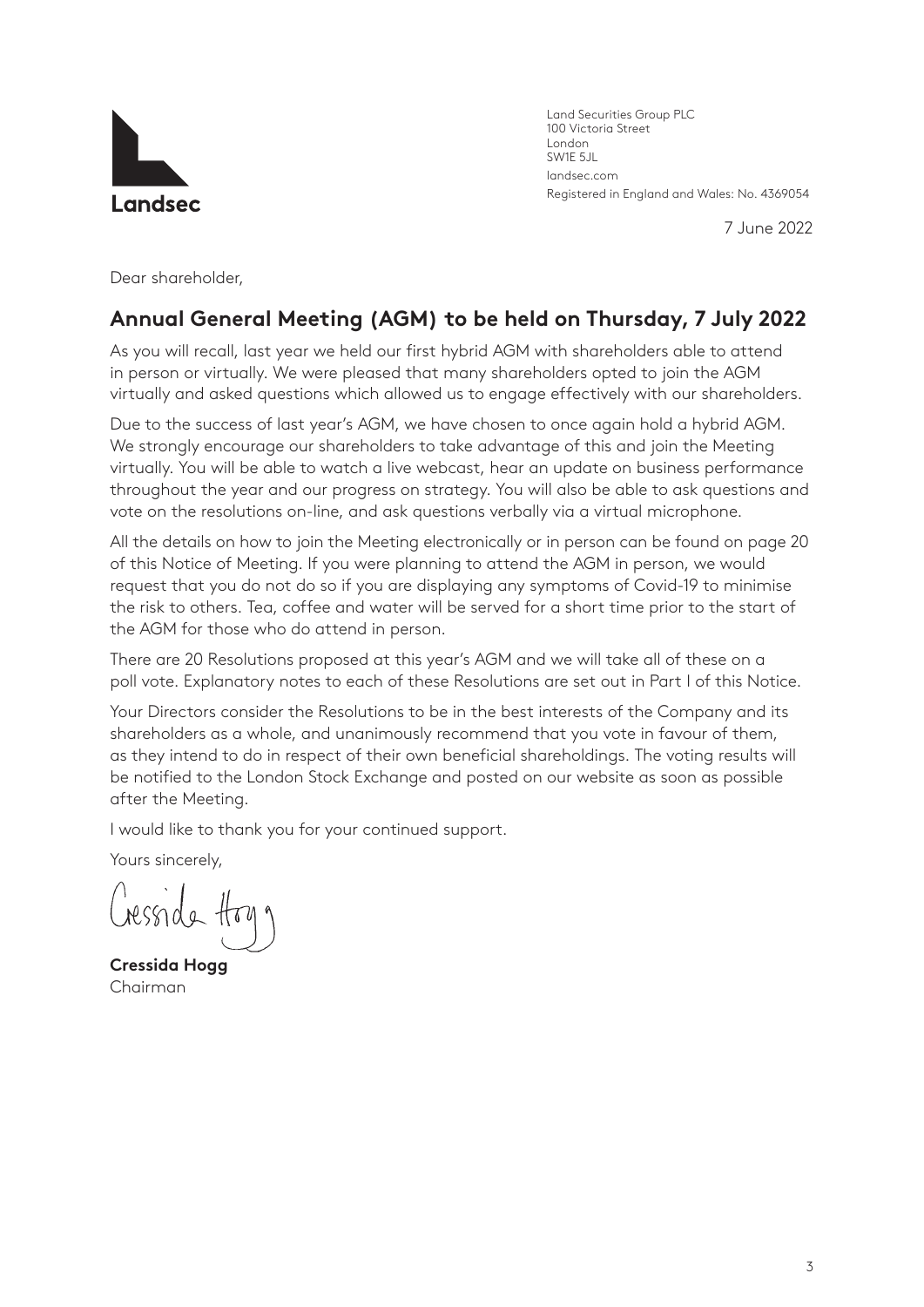# **Notice and Resolutions**



Land Securities Group PLC 100 Victoria Street London SW1E 5JL landsec.com Registered in England and Wales: No. 4369054

# **Notice of the 2022 Annual General Meeting**

Notice is hereby given that the 2022 Annual General Meeting (AGM or Meeting) of Land Securities Group PLC (the Company) will be held at 10.00am on Thursday, 7 July 2022 at 80 Victoria Street, London, SW1E 5JL for the transaction of the business outlined in this Notice of Meeting (Notice).

Resolutions 1 to 17 will be proposed as Ordinary Resolutions. To be passed, an Ordinary Resolution requires the approval of shareholders representing a simple majority of the votes cast on the Resolution. Resolutions 18 to 20 will be proposed as Special Resolutions.

To be passed, a Special Resolution requires the approval of shareholders representing at least 75% of the votes cast on the Resolution.

Explanatory notes to each of the Resolutions are set out in Part I of this Notice on pages 8-12.

# **Ordinary Resolutions**

## **1. 2022 Annual Report**

To receive and consider the Company's accounts for the financial year ended 31 March 2022, together with the Strategic Report, Directors' Remuneration Report, Directors' Report and the Auditor's Report on those accounts (2022 Annual Report).

#### **2. Annual Report on Remuneration**

To approve the Annual Report on Remuneration as set out in the 2022 Annual Report.

#### **3. Final Dividend**

To declare a final dividend of 13 pence per ordinary share for the financial year ended 31 March 2022.

#### **Re-election of Directors**

- **4.** To re-elect Mark Allan as a Director of the Company.
- **5.** To re-elect Vanessa Simms as a Director of the Company.
- **6.** To re-elect Colette O'Shea as a Director of the Company.
- **7.** To re-elect Edward Bonham Carter as a Director of the Company.
- **8.** To re-elect Nicholas Cadbury as a Director of the Company.
- **9.** To re-elect Madeleine Cosgrave as a Director of the Company.
- **10.** To re-elect Christophe Evain as a Director of the Company.
- **11.** To re-elect Cressida Hogg as a Director of the Company.
- **12.** To re-elect Manjiry Tamhane as a Director of the Company.

#### **13. Re-appointment of auditor**

To re-appoint Ernst & Young LLP (EY) as auditor of the Company to hold office until the conclusion of the next general meeting at which accounts are laid before the Company.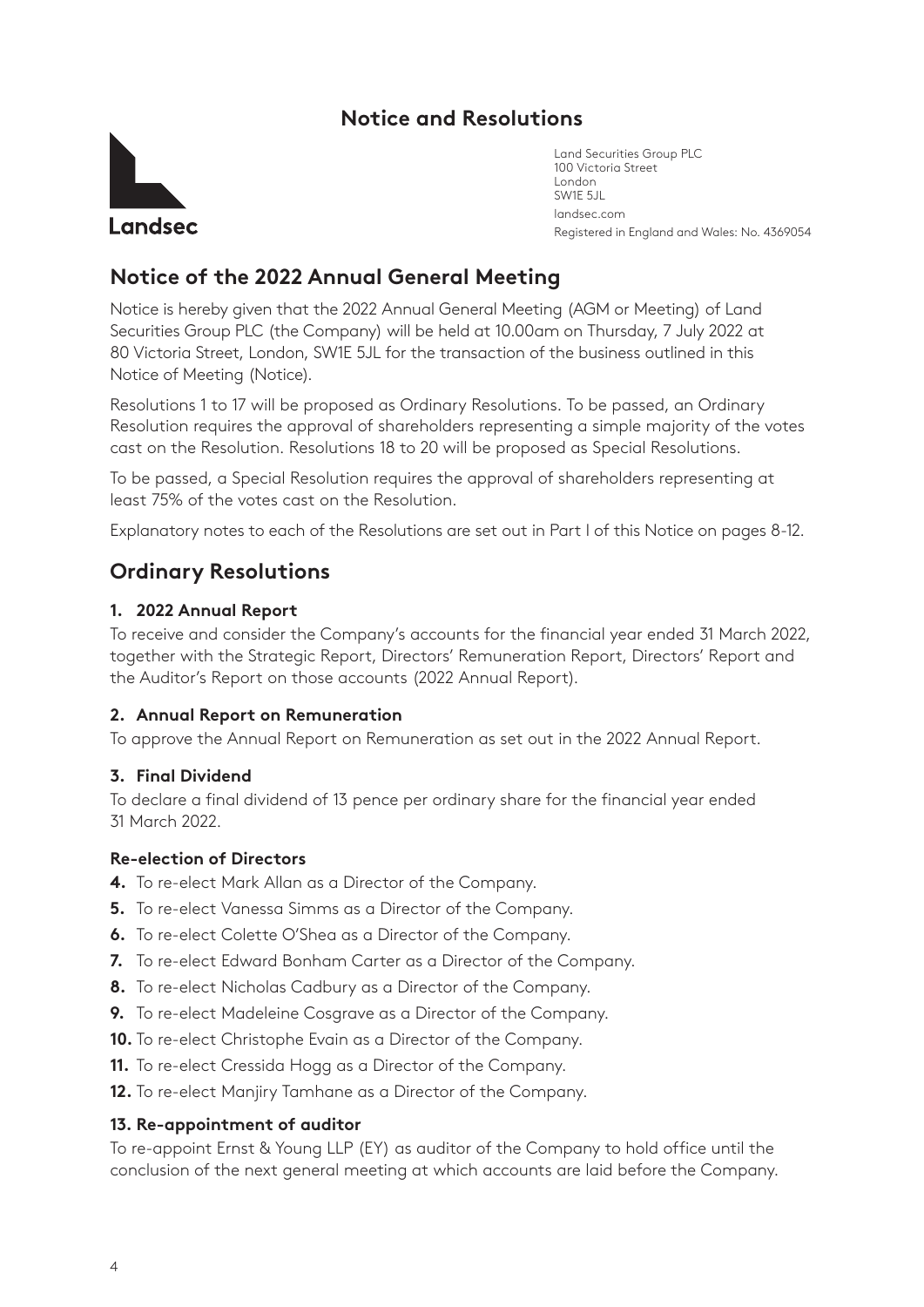# **14. Remuneration of auditor**

To authorise the Directors to determine the remuneration of the auditor.

## **15. Authority to make political donations**

In accordance with sections 366 and 367 of the Companies Act 2006 (2006 Act), to authorise the Company and any company which is or becomes its subsidiary at any time during the period for which this Resolution has effect to:

- (i) make political donations to political parties, other political organisations and/or independent election candidates; and
- (ii) incur other political expenditure,

provided such expenditure does not exceed £50,000 in aggregate for paragraphs (i) and (ii) above.

This authority shall expire after the conclusion of the Company's next AGM. Any terms used in this Resolution which are defined in Part 14 of the 2006 Act shall have the same meaning as is given to those terms in Part 14 of the 2006 Act.

## **16. Authority to allot securities**

Pursuant to section 551 of the 2006 Act, to authorise the Directors generally and unconditionally to allot shares in the Company and to grant rights to subscribe for or convert any security into shares in the Company:

- (i) up to an aggregate nominal amount of £26,364,161; and
- (ii) in so far as such shares comprise equity securities (as defined in section 560 of the 2006 Act) up to a further nominal amount of £26,364,161 in connection with an offer by way of a rights issue:
	- (a) to ordinary shareholders in proportion (as nearly as may be practicable) to their existing holdings; and
	- (b) to holders of other equity securities as required by the rights of those securities or as the Directors otherwise consider necessary,

and so that the Directors may impose any limits or restrictions and make any arrangements which they consider necessary or appropriate to deal with treasury shares, fractional entitlements, record dates, legal, regulatory or practical problems in, or under the laws of, any territory or any other matter.

This authority shall expire at the earlier of the conclusion of the next AGM of the Company or 15 months from the date this Resolution is passed (unless previously renewed, varied or revoked by the Company in a general meeting), provided that the Company may make offers and enter into agreements before this authority expires which would, or might, require equity securities to be allotted or subscription or conversion rights to be granted after the authority ends and the Directors may allot equity securities or grant rights to subscribe for or convert securities into ordinary shares under any such offer or agreement as if the authority had not expired. This authority replaces all previous authorities.

# **17. Approve the Company's Sharesave Plan 2022**

To approve the Land Securities Group PLC Sharesave Plan 2022 (the "Sharesave"), summarised in Part III to this Notice and the rules of which are produced to this Meeting and for the purposes of identification initialled by the Chairman, and to authorise the Directors to do all such acts and things necessary or desirable to establish the Sharesave; and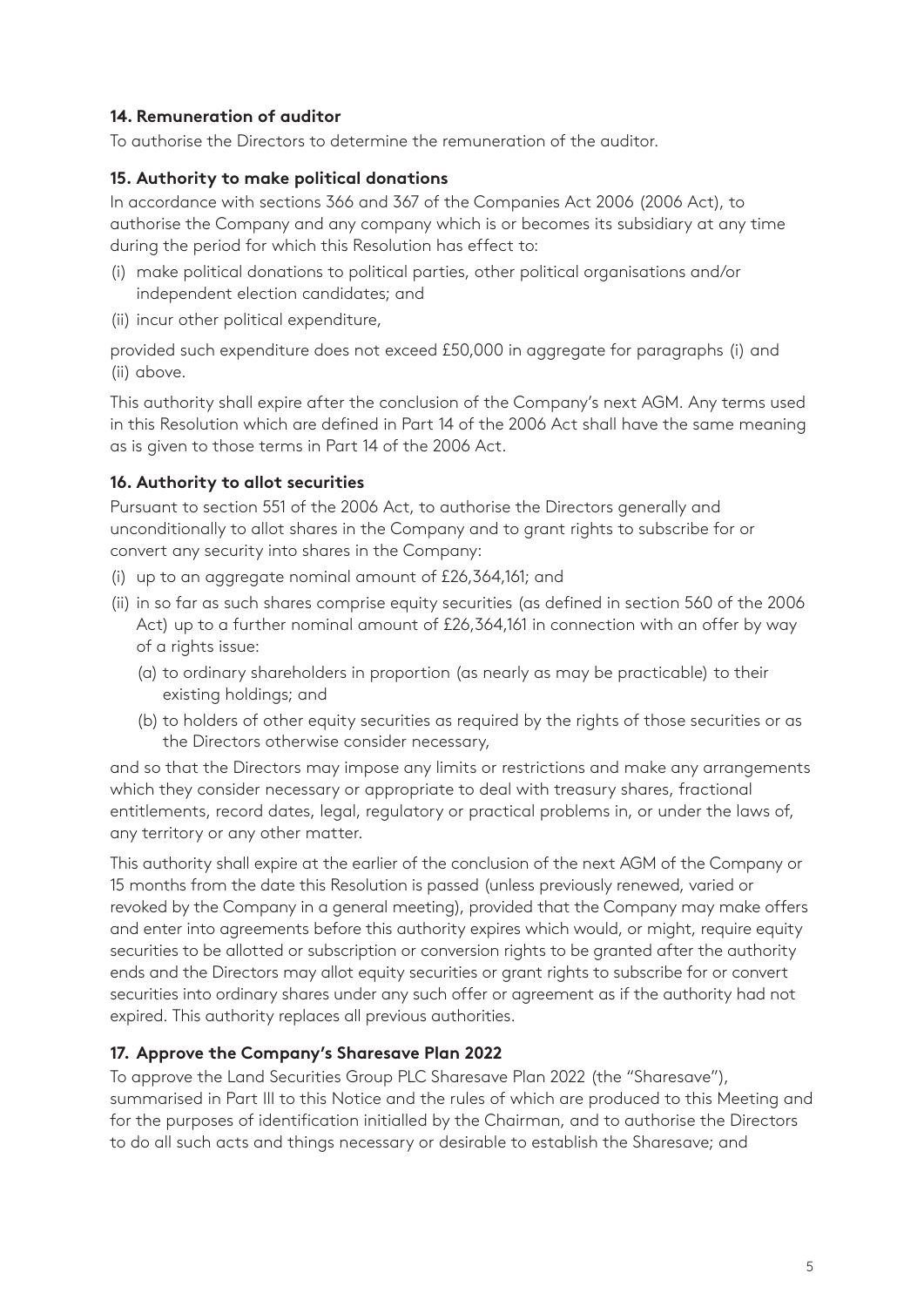to authorise the Directors to adopt further plans based on the Sharesave but modified to take account of local tax, exchange control or securities laws in overseas territories, provided that any shares made available under such further plans are treated as counting against any limits on individual or overall participation in the Sharesave.

# **Special Resolutions**

# **18. General authority to disapply pre-emption rights**

Subject to Resolution 16 being passed, to authorise the Directors to allot equity securities (pursuant to sections 570 and 573 of the 2006 Act) for cash under the authority given by Resolution 16 and/or to sell treasury shares as if section 561(1) of the 2006 Act did not apply to any such allotment or sale, provided that this power shall be limited to:

- (i) the allotment of equity securities and sale of treasury shares for cash in connection with an offer of, or invitation to apply for, equity securities made to (but in the case of the authority granted under paragraph (ii) of Resolution 16, by way of a rights issue only):
	- (a) ordinary shareholders in proportion (as nearly as may be practicable) to their existing holdings; and
	- (b) holders of other equity securities, as required by the rights of those securities or, if the Directors consider it necessary, as permitted by the rights of those securities,

and so that the Directors may impose any limits or restrictions and make any arrangements which they consider necessary or appropriate to deal with treasury shares, fractional entitlements, record dates, legal, regulatory or practical problems in, or under the laws of, any territory or any other matter; and

(ii) in the case of the authority granted under paragraph (i) of Resolution 16 and/or in the case of any sale of treasury shares, to the allotment (otherwise than under paragraph (i) of this Resolution) of equity securities or sale of treasury shares up to a nominal amount of £3,954,624 (being 5% of the Company's issued ordinary share capital, excluding treasury shares and shares transferred from treasury to the Employee Benefit Trust (EBT) during the year, as at 20 May 2022).

This power shall expire at the earlier of the conclusion of the next AGM of the Company or 15 months from the date this Resolution is passed, provided that the Company may make offers and enter into agreements before this authority expires which would, or might, require equity securities to be allotted (and treasury shares to be held) after the authorisation expires and the Directors may allot equity securities (and sell treasury shares) under any such offer or agreement as if the authority had not expired.

## **19. Additional authority to disapply pre-emption rights for purposes of acquisitions or capital investments**

Subject to Resolution 16 being passed and in addition to any authority granted under Resolution 18 to allot equity securities (pursuant to the 2006 Act) for cash under the authority given by that Resolution, to authorise the Directors to allot equity securities (pursuant to sections 570 and 573 of the 2006 Act) for cash under the authority given by Resolution 16 and/or to sell treasury shares as if section 561(1) of the 2006 Act did not apply to any such allotment or sale, provided that this power shall be:

(i) limited, in the case of the authority granted under paragraph (i) of Resolution 16 and/or in the case of any sale of treasury shares, to the allotment of equity securities or sale of treasury shares up to a nominal amount of £3,954,624 (being 5% of the Company's issued ordinary share capital, excluding treasury shares and shares transferred from treasury to the EBT during the year, as at 20 May 2022); and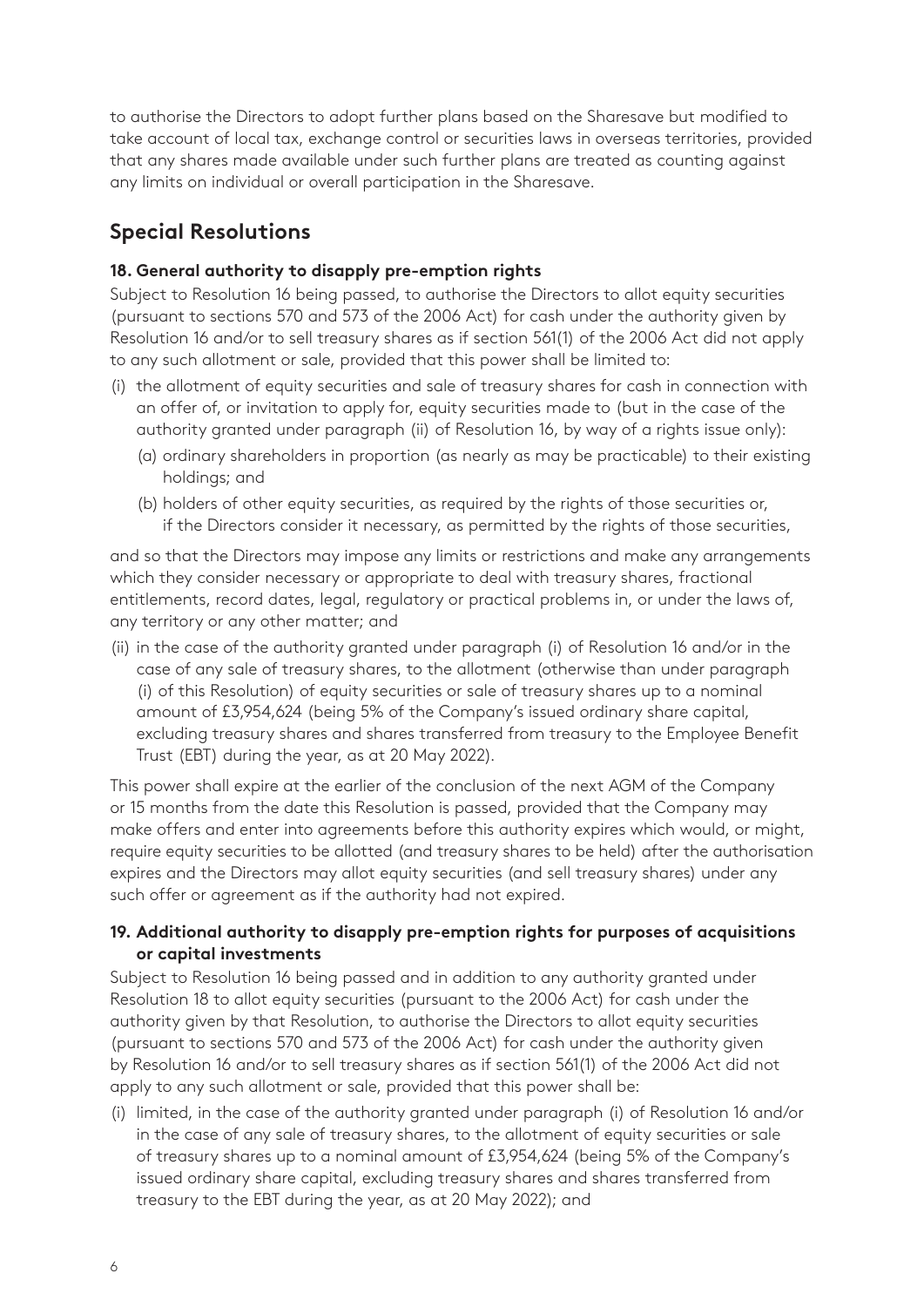(ii) used only for the purposes of financing (or refinancing, if the authority is to be used within six months after the original transaction) a transaction which the Directors determine to be an acquisition or other capital investment of a kind contemplated by the Statement of Principles on Disapplying Pre-Emption Rights most recently published by the Pre-Emption Group prior to the date of this Notice.

This power shall expire at the earlier of the conclusion of the next AGM of the Company or 15 months from the date this Resolution is passed, provided that the Company may make offers and enter into agreements before this authority expires which would, or might, require equity securities to be allotted (and treasury shares to be held) after the authorisation expires and the Directors may allot equity securities (and sell treasury shares) under any such offer or agreement as if the authority had not expired.

## **20.Authority to purchase own shares**

Pursuant to section 701 of the 2006 Act, to authorise the Company generally and unconditionally to make market purchases (as defined in section 693(4) of the 2006 Act) of its ordinary shares on such terms as the Directors think fit, provided that:

- (i) the maximum number of ordinary shares that may be acquired is 74,149,205 (being 10% of the Company's issued ordinary share capital, excluding treasury shares and shares transferred from treasury to the EBT during the year, as at 20 May 2022);
- (ii) the minimum price (exclusive of expenses) which may be paid for an ordinary share is 102/3p; and
- (iii) the maximum price (exclusive of expenses) which may be paid for each ordinary share is the higher of:
	- (a) 105% of the average of the middle-market quotations of an ordinary share of the Company as derived from the London Stock Exchange Daily Official List for the five business days immediately preceding the day on which the ordinary share is contracted to be purchased; and
	- (b) an amount equal to the higher of the price of the last independent trade of an ordinary share and the highest current independent purchase bid for an ordinary share on the trading venues where the purchase is carried out.

This authority shall expire at the earlier of the conclusion of the next AGM of the Company or 15 months from the date this Resolution is passed, provided that the Company shall be entitled, at any time prior to the expiry of this authority, to make a contract of purchase which would or might be executed wholly or partly after the expiry of this authority and to purchase ordinary shares in accordance with such contract as if the authority had not expired.

By Order of the Board.

Lengt McCzyeny

**Leigh McCaveny** Interim Company Secretary

7 June 2022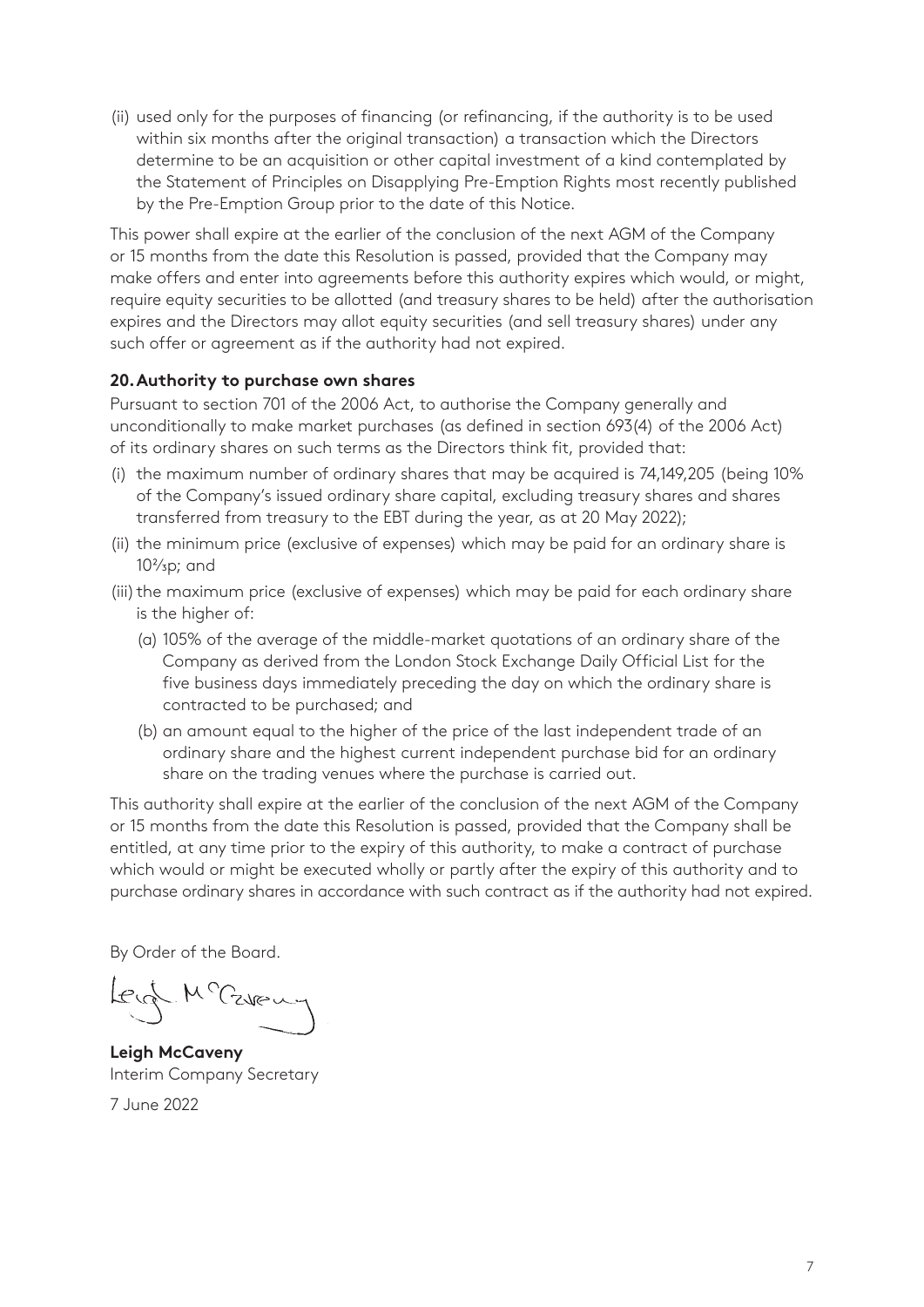# **Part I**

# **Explanatory notes**

# **Ordinary Resolutions**

# **Resolution 1 – 2022 Annual Report**

For each financial year, the Directors must present their report and the accounts of the Company to shareholders at the AGM. The accounts, Strategic Report, Directors' Remuneration Report, Directors' Report and the Auditor's Report on those accounts, and on those parts of the Directors' Remuneration Report that are capable of being audited, are contained within the 2022 Annual Report.

# **Resolution 2 – Annual Report on Remuneration**

This resolution seeks shareholder approval of the Annual Report on Remuneration, which sets out details of the payments and share awards made to Directors in connection with their performance, and that of the Company, during the year ended 31 March 2022.

The vote on the Annual Report on Remuneration is advisory in nature in that payments made or promised to Directors will not have to be repaid, reduced or withheld in the event that Resolution 2 is not passed.

In accordance with legislation, the Company offered shareholders at the 2021 AGM a binding vote to approve the Directors' Remuneration Policy (Policy) which it is required to do at least once every three years (and this would be next scheduled for the 2024 AGM), but on a more frequent basis if changes are proposed. The Policy was approved by shareholders with a 96.41% vote in favour and no changes to it are proposed this year. The Company has applied the Policy during the year under review and will continue to apply it for the coming year (as set out in the Annual Report on Remuneration). The Company's auditor, EY, has audited those parts of the Directors' Remuneration Report required to be audited and its opinion forms part of its independent report to shareholders, which can be found in the 2022 Annual Report.

# **Resolution 3 – Final dividend**

Pursuant to the Board's recommendation, the authority sought from shareholders under this Resolution is to declare a final dividend of 13 pence per ordinary share for the financial year ended 31 March 2022. If approved, the final dividend will be paid as a Property Income Distribution on 22 July 2022 to those shareholders on the Company's statutory register of members as at the close of business on 17 June 2022. Together with the three interim dividends already paid during the financial year, if the final dividend is approved, the total dividend paid by the Company for the financial year ended 31 March 2022 will be up 37.0% at 37 pence per ordinary share (2020/21: 27 pence).

The Company offers a Dividend Reinvestment Plan, whereby shareholders can use their cash dividends to purchase additional shares in the Company. Full details can be found on the Company's website: landsec.com.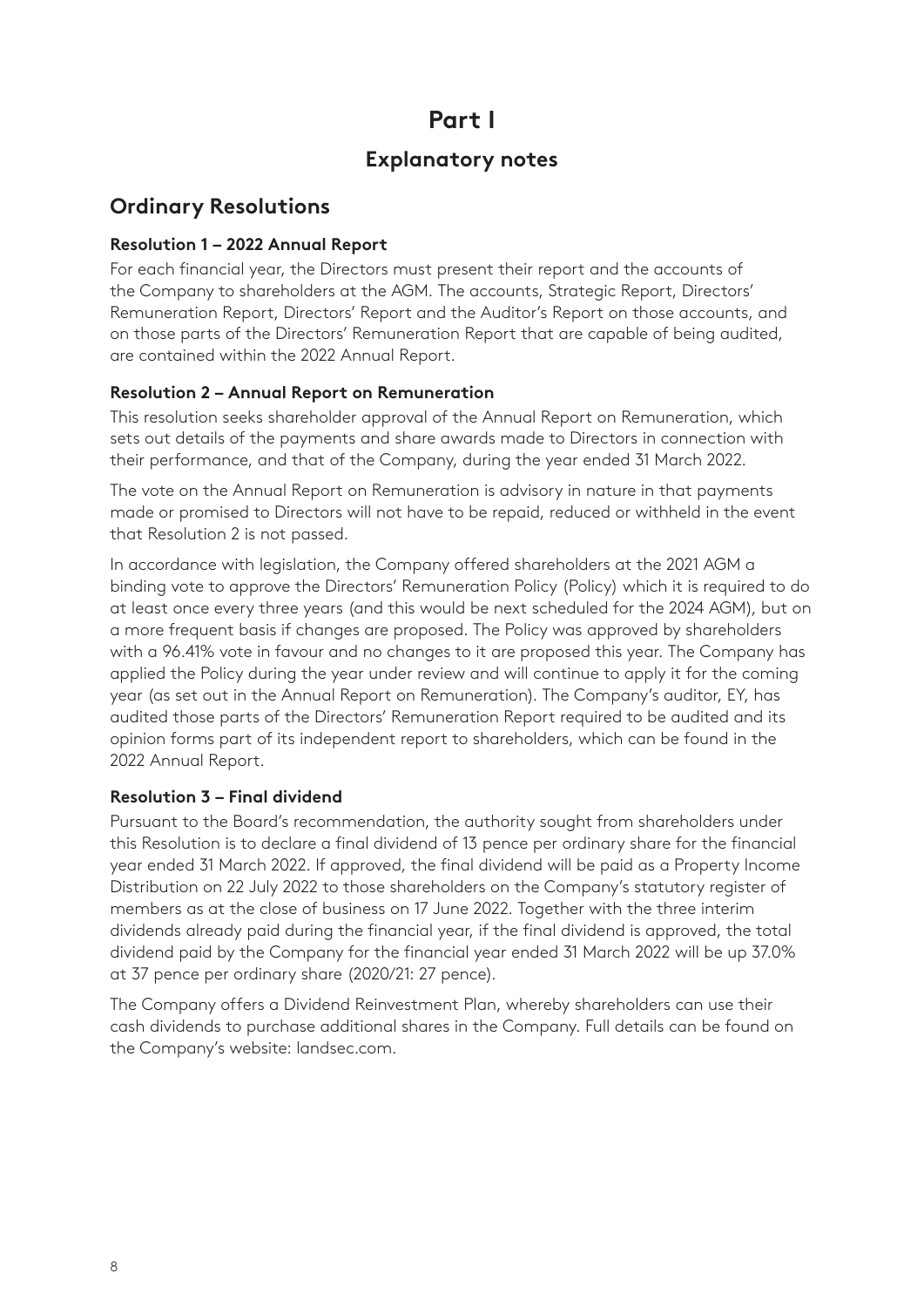Dividend payments by cheque ceased from October 2020. Shareholders who have not already done so will need to have their dividends paid directly into their personal bank or building society account. Receiving dividends directly into a nominated account has a number of advantages, including the crediting of cleared funds on the actual dividend payment date. To arrange for your future dividends to be paid in this way, please contact Equiniti, the Registrar, (shareview.co.uk or Tel: 0371 384 2268) or complete a mandate instruction available on our website: landsec.com/investorsshareholders-equity-investors/ dividend-reinvestment-plan-drip and return it to the Registrar. Under this arrangement, dividend confirmations are still sent to your registered address.

### **Resolutions 4 to 12 – Re-election of Directors**

In accordance with the Company's Articles of Association, all existing Directors are required to stand for re-election at each AGM of the Company. Accordingly, these Resolutions seek shareholder approval for the re-election of all the Company's current Directors. All Directors standing for re-election have confirmed their willingness to remain in office.

Details of the external Board evaluation process can be found in the Corporate Governance section of the 2022 Annual Report. Following such evaluation, the Board considers that each Director continues to be effective and demonstrates commitment to the role.

The independence, effectiveness and commitment of each of the Non-executive Directors has been reviewed and the Nomination Committee was satisfied with the contributions and time commitment of all the Non-executive Directors during the year. The Board is satisfied that each of the Non-executive Directors (excluding the Chairman) remains independent in both character and judgement and there are no relationships or circumstances likely to affect their independence. The Chairman was independent on appointment in accordance with the UK Corporate Governance Code. Accordingly, the Board recommends the re-election of all the Directors.

The Board currently has nine Directors (comprising a Non-executive Chairman, three Executive Directors and five other Non-executive Directors), whose experience and expertise are derived from a range of industries, sectors and personal characteristics that provide an invaluable perspective on the Company's business. Biographical details for each Director, including their career history, skills, competencies and experience and an explanation of why each Director's contribution to the Board is and continues to be important to Landsec's long-term sustainable success, can be found in the 2022 Annual Report and on our website: landsec.com/about/our-management.

#### **Resolutions 13 and 14 – Re-appointment of auditor and determination of its remuneration**

EY has indicated its willingness to stand for re-appointment as auditor of the Company. On the recommendation of the Audit Committee, the Board is proposing its re-appointment to office until the conclusion of the AGM in 2023 and also seeking authority to determine its remuneration. We are currently carrying out a competitive tender for our audit. The successful auditor will sign the accounts for the year ending 31 March 2024.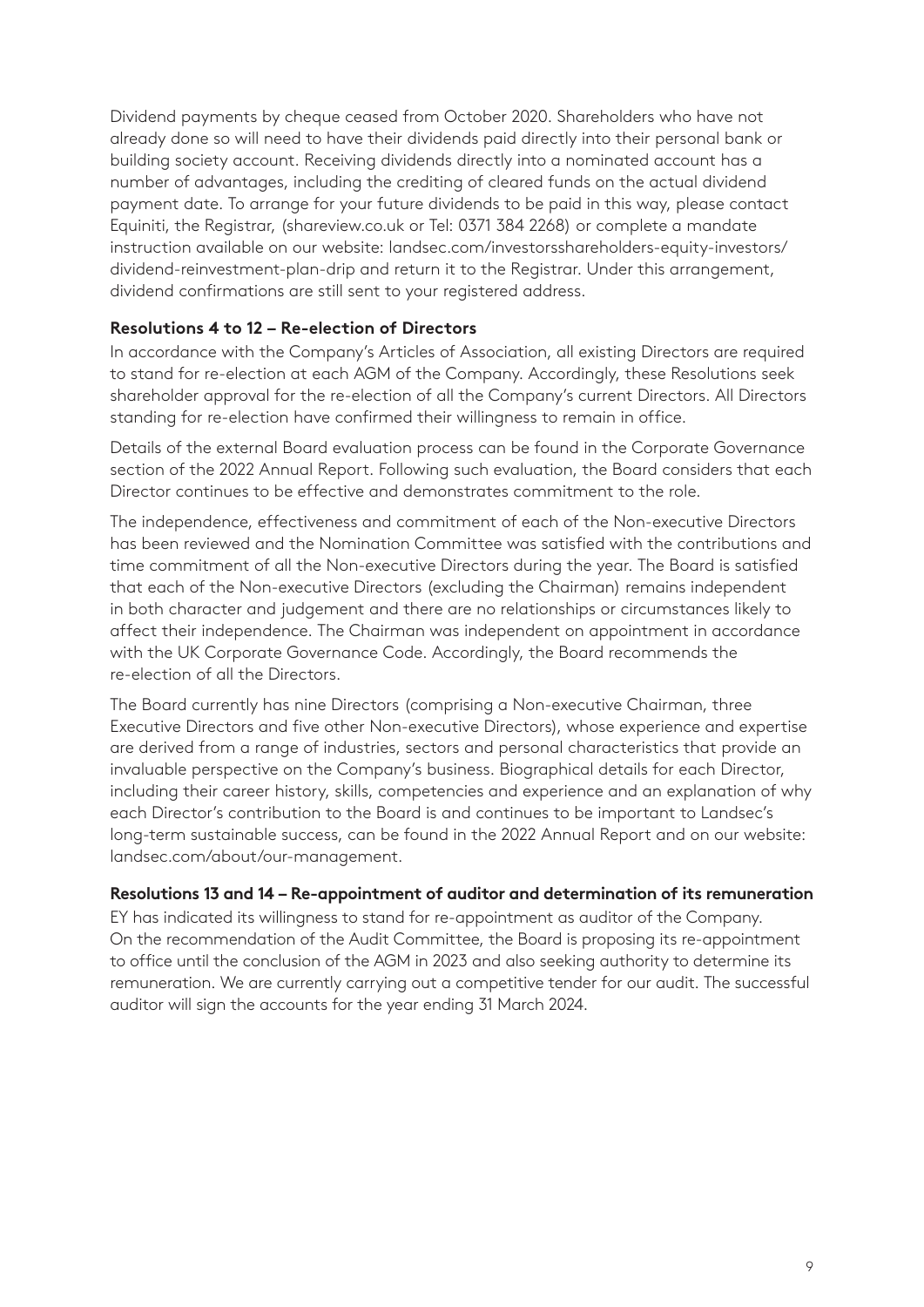## **Resolution 15 – Political donations**

The 2006 Act requires companies to obtain shareholder consent before they can make donations to a political party, other political organisations or an independent election candidate, or incur any political expenditure. However, the definitions of political donation and political expenditure used in the 2006 Act are very broad and as a result could inadvertently catch support which the Company may wish to give in relation to legitimate activities, such as policy review, law reform and the representation of the business community and special interest groups (such as those concerned with the environment). Such activities are not designed to support any political party or influence public support for any particular party, other political organisation or an independent election candidate.

It is not proposed or intended to alter the Company's policy of not making political donations, within the normal meaning of that expression.

The authority being sought under this Resolution is of a precautionary nature to ensure the Company and its subsidiaries do not inadvertently breach the 2006 Act.

#### **Resolution 16 – Authority to allot securities**

Under section 551 of the 2006 Act, the Directors may only allot shares or grant rights to subscribe for, or convert any security into, shares if authorised to do so by shareholders in a general meeting.

The existing authority provided at last year's AGM to allot shares in this way expires at the conclusion of this year's AGM. Consequently, this Resolution seeks to renew the authority for a further period until the earlier of the conclusion of next year's AGM or 15 months from the date this Resolution is passed (unless previously renewed, varied or revoked by the Company in a general meeting).

The aggregate nominal value which can be allotted under the authority set out in paragraph (i) of the Resolution is limited to £26,364,161 (representing 247,164,015 ordinary shares with a nominal value of 102/3p each), which represents approximately one-third of the Company's issued ordinary share capital (excluding treasury shares and shares transferred from treasury to the EBT during the year) as at 20 May 2022, being the latest practicable date prior to the publication of this Notice.

In accordance with guidance issued by The Investment Association, the authority in paragraph (ii) of the Resolution permits the Directors to allot shares, or to grant rights to subscribe for, or convert any security into, shares in the Company only in connection with a fully pre-emptive rights issue, up to a further nominal value of £26,364,161. This amount, together with the authority provided under paragraph (i) of the Resolution, represents approximately two-thirds of the Company's issued ordinary share capital (excluding treasury shares and shares transferred from treasury to the EBT during the year) as at 20 May 2022.

The Directors currently have no intention of issuing new shares, or of granting rights to subscribe for or to convert any security into shares, except in connection with the Company's employee share plans.

To satisfy future awards under the Company's shareholder approved employee share plans, on 3 June 2021, of the 9,839,179 existing shares held by the Company in treasury, 3,049,943 were transferred from treasury to the Company's EBT, leaving, 6,789,236 shares held in treasury. As at 20 May 2022, the ordinary shares in treasury and those in the EBT represent approximately 1.3% of the Company's total issued ordinary share capital. The voting rights and dividend entitlements have been waived for the shares held by treasury and the EBT. This transfer has not affected the total number of voting rights.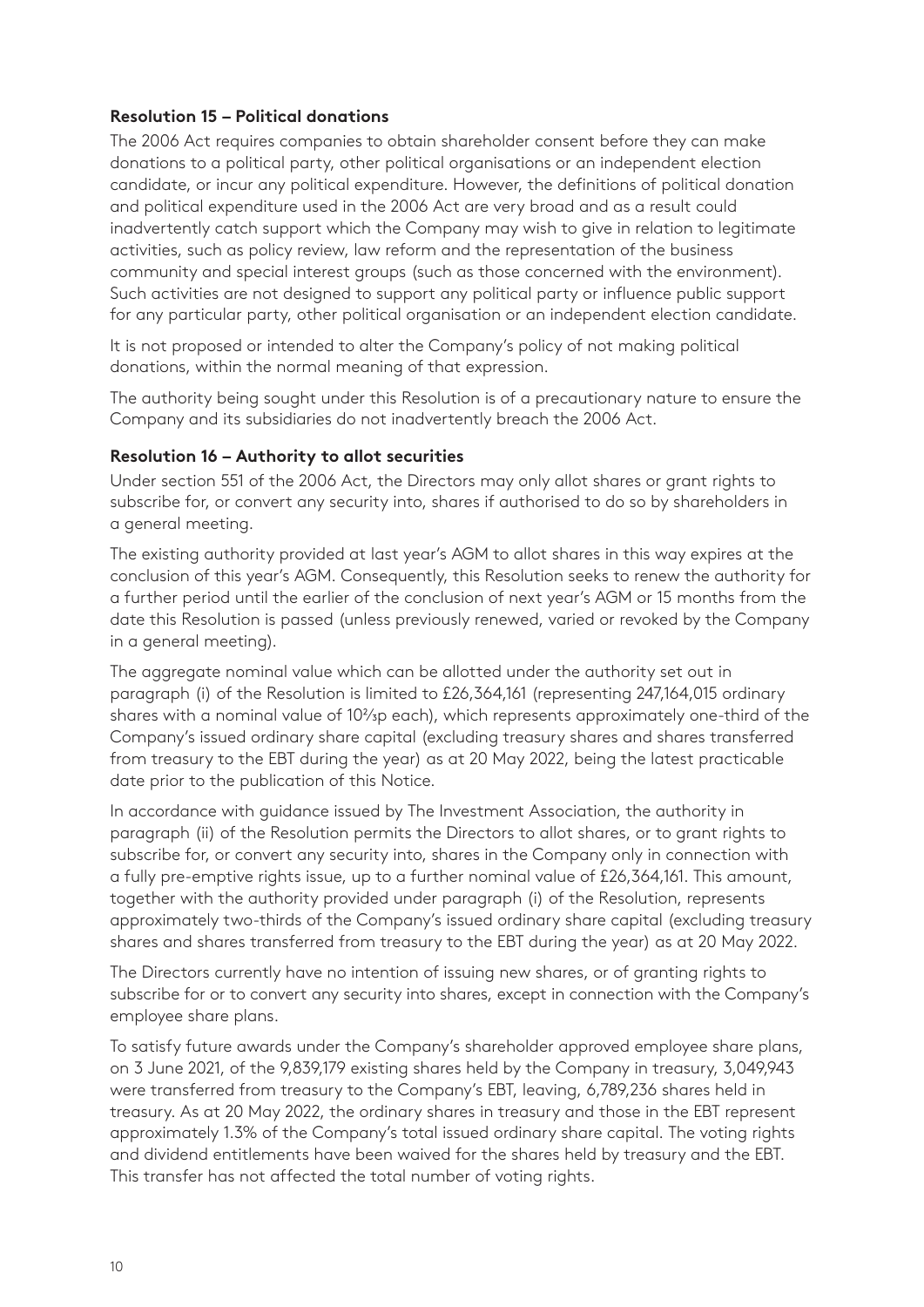## **Resolution 17 – Approval of Sharesave Plan Rules**

The Land Securities 2012 Sharesave Plan (the 2012 SAYE), which was approved by shareholders in 2012, expires this year. The 2012 SAYE has given employees the opportunity to save over three and / or five years and to buy (through a share option and on a tax-favoured basis) shares in the Company at 80% of their market value (at the time they were invited to participate). The Directors believe that this 'all-employee' plan, which is in a form approved by HM Revenue & Customs, has been successful in encouraging employees to align their interests with those of shareholders. Accordingly, this resolution proposes to introduce the Sharesave under similar rules to the existing 2012 SAYE. If approved, the Sharesave will supersede the existing 2012 SAYE and future options would be granted subject to the rules of the Sharesave, though subsisting options granted under the 2012 SAYE will continue to be subject to the rules of the 2012 SAYE. A summary of the Sharesave is set out in Part III of this Notice.

# **Special Resolutions**

## **Resolutions 18 and 19 – Disapplication of pre-emption rights**

Under section 561(1) of the 2006 Act, if Directors wish to allot shares for cash or sell treasury shares for cash (other than pursuant to an employee share scheme), they must in the first instance offer them to existing shareholders in proportion to their holdings. There may be occasions, however, when Directors need the flexibility to finance business opportunities by the issue of shares or the sale of treasury shares for cash without a pre-emptive offer having to be made to existing shareholders.

Resolution 18 renews the Directors' power to allot equity securities and sell treasury shares in exchange for cash without first offering them to existing shareholders. Apart from a rights issue or any other pre-emptive offer concerning equity securities, the authority contained in this Resolution will be limited to the issue of shares for cash up to an aggregate nominal value of £3,954,624 (which includes the sale on a non-pre-emptive basis of any shares held in treasury). This number represents approximately 5% of the Company's issued share capital as at 20 May 2022 (excluding treasury shares and shares transferred from treasury to the EBT during the year), being the latest practicable date prior to publication of this Notice.

As contemplated by the Pre-Emption Group's revised Statement of Principles issued in 2015 (the Principles), Resolution 19 seeks an additional and separate authority to disapply preemption rights on a rights issue so as to allow the Directors to make exclusions or such other arrangements as may be appropriate to resolve legal or practical problems (which, for example, might arise with overseas shareholders).

The Board confirms, in accordance with the Principles, that it will only allot shares representing more than 5% of the issued ordinary share capital of the Company for cash pursuant to the authority referred to in Resolution 19, where that allotment is in connection with an acquisition or specified capital investment, which is announced contemporaneously with the allotment.

Where the authority granted under Resolution 19 is used, the circumstances that have led to its use and the consultation process undertaken will be disclosed by the Company in its next Annual Report.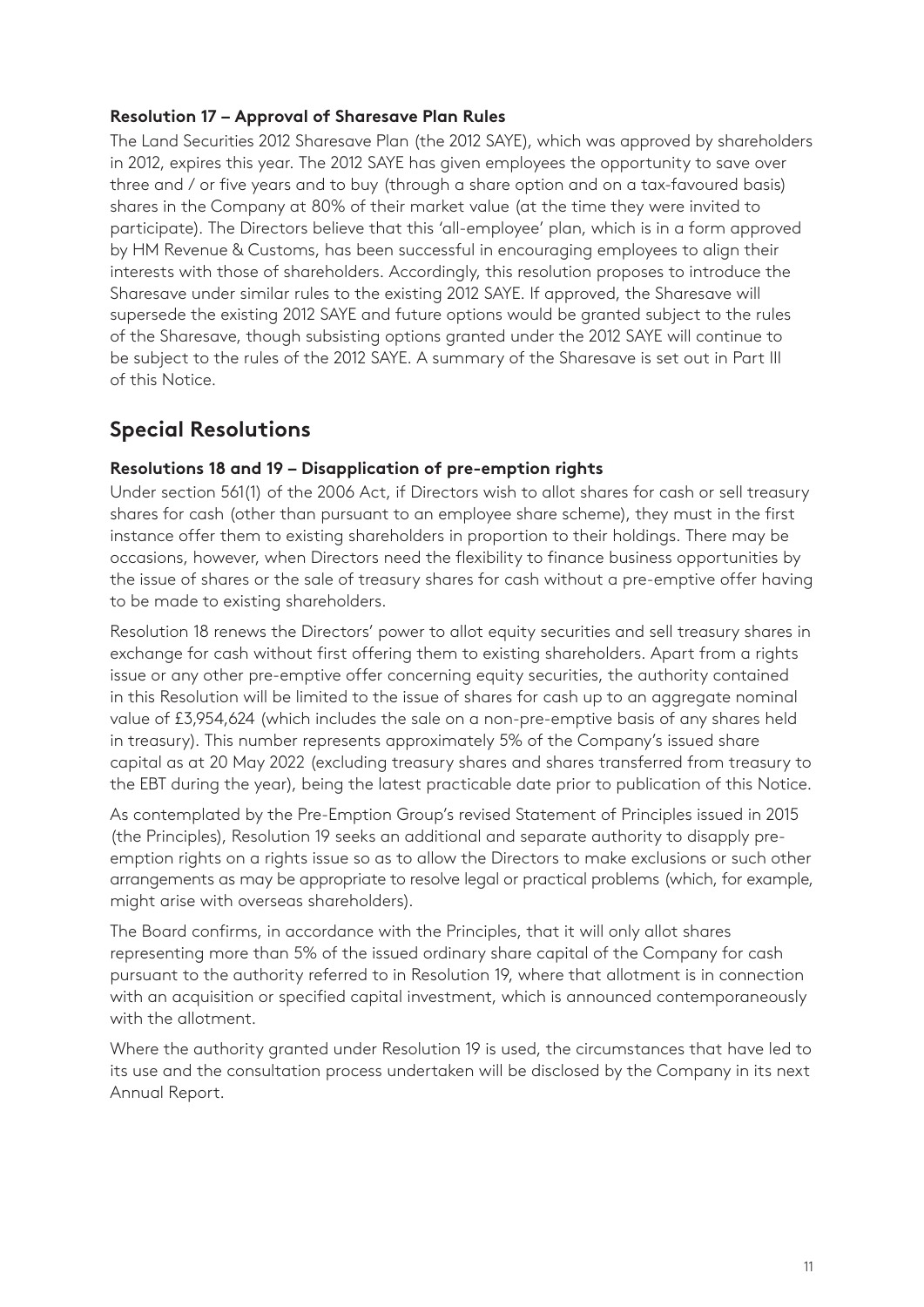The Board also confirms, in accordance with the Principles, its intention that (except in relation to an issue pursuant to Resolution 19 in respect of the additional 5% referred to above) no more than 7.5% of the issued ordinary share capital of the Company (excluding treasury shares and shares transferred to the EBT during the year) will be issued for cash on a non pre-emptive basis during any rolling three-year period, without prior consultation with shareholders.

While the Directors have no present intention of issuing new shares other than pursuant to employee share plans, the Board considers the authority sought to be appropriate in order to provide the Company with flexibility to take advantage of business opportunities as they arise.

If approved, this authority will expire at the earlier of the conclusion of the next AGM or 15 months from the date this Resolution is passed.

## **Resolution 20 – Authority to purchase own shares**

This Resolution, which will also be proposed as a Special Resolution, renews the authority granted at last year's AGM which expires at the conclusion of this year's AGM.

It authorises the Company to make market purchases of its own ordinary shares, subject to the 2006 Act, up to 10% of the Company's issued ordinary share capital (excluding any treasury shares and shares transferred from treasury to the EBT during the year), should market conditions and the share price justify such action.

The Directors only intend to make use of this authority if to do so would be expected to lead to an increase in the net asset value and earnings per ordinary share for the remaining shareholders and would be in the best interests of shareholders generally, having due regard to appropriate gearing levels, alternative investment opportunities and the overall financial position of the Company. The Company did not purchase any of its own shares during the financial year ended 31 March 2022.

The minimum price, exclusive of expenses, which may be paid for an ordinary share is 10<sup>2</sup>/<sub>3</sub>p. The maximum price, exclusive of expenses, which may be paid for an ordinary share is the highest of:

- (i) an amount equal to 5% above the average market value for an ordinary share for the five business days immediately preceding the date of purchase, and
- (ii) the higher of the price of the last independent trade and the highest current independent purchase bid on the trading venue where the purchase is carried out.

Any purchases of ordinary shares would be by means of market purchases through the London Stock Exchange. Any shares purchased under this authority may either be cancelled or held as treasury shares by the Company. Treasury shares may subsequently be cancelled, sold for cash or used to satisfy options issued to employees pursuant to the Company's employee share plans.

As at 20 May 2022, employee share options were outstanding over 2,578,671 ordinary shares which, if exercised using new issue shares, would represent 0.35% of the Company's issued ordinary share capital (excluding treasury shares and shares transferred from treasury to the EBT during the year). If the proposed authority for the Company to purchase its own shares were used in full, that percentage would increase to 0.39%.

As at 20 May 2022 there were no outstanding warrants to subscribe for equity shares in the Company.

The authority will only be valid until the earlier of the conclusion of the next AGM or 15 months from the date this Resolution is passed.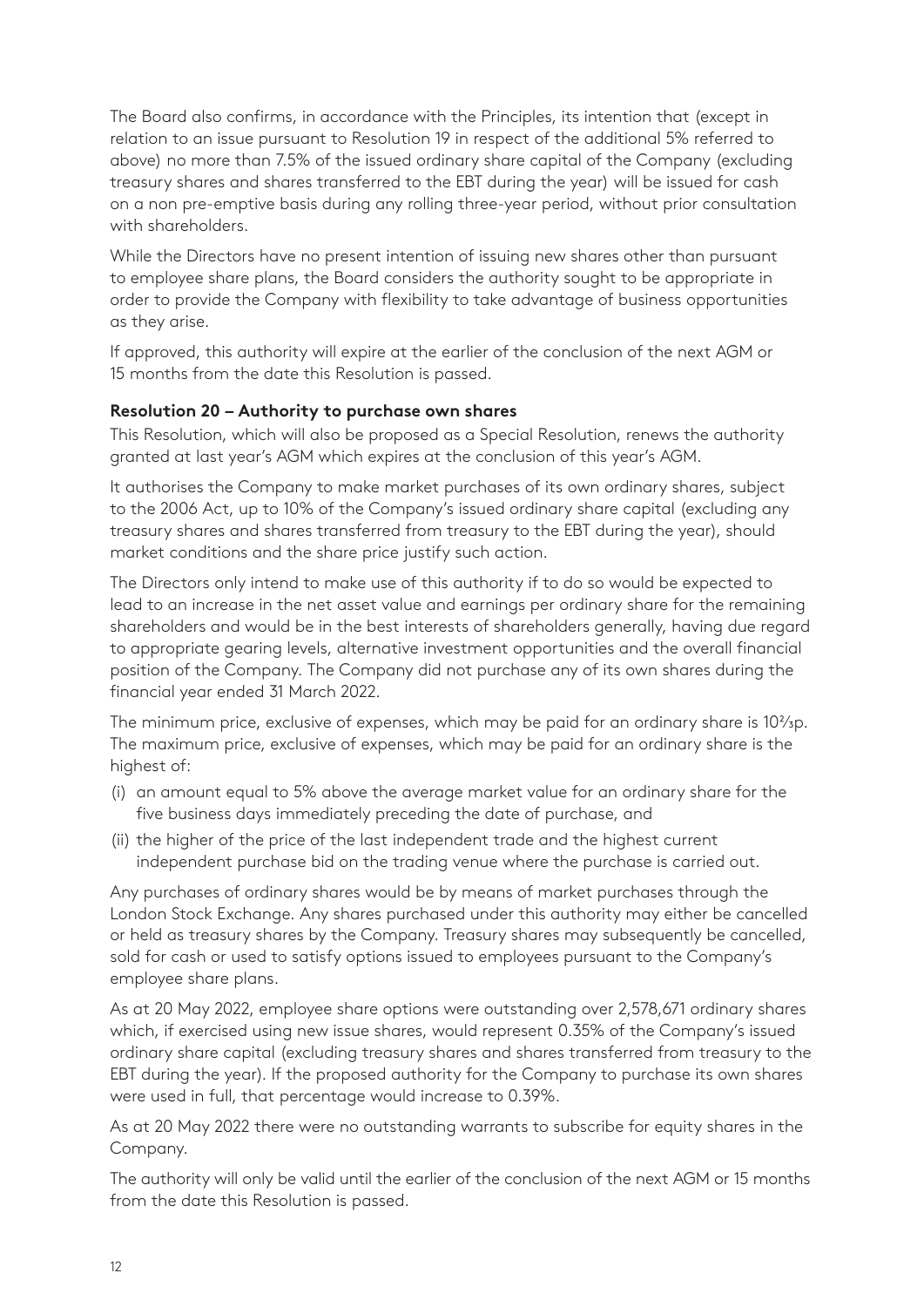# **Part II**

# **Shareholder notes**

# **Shareholders' right to vote at the AGM**

Only those shareholders entered on the Company's register of members at 6.30pm on 5 July 2022 shall be entitled to attend and vote at the AGM in person, electronically or by proxy in respect of the number of shares registered in their name at that time. If the Meeting is adjourned, the Company specifies that only shareholders entered on the Company's register of members not later than 6.30pm on the day two days prior to the reconvened meeting shall be entitled to attend and vote at the Meeting.

Changes to the register of members after the relevant deadline will be disregarded in determining the rights of any person and vote.

# **Attendance Online**

To facilitate entry to the Meeting online and participate remotely, shareholders are requested to use the meeting link https://web.lumiagm.com/118-036-019, their shareholder reference number (SRN) and PIN (the first two and last two digits of their SRN) and follow the instructions provided. Please refer to page 20 for full instructions.

## **Questions at the AGM**

Any shareholder, corporate representative or proxy has the right to ask questions in relation to the business of the AGM. Questions can be raised verbally by those attending the AGM in person, submitted in writing via the messaging function on Lumi's online meeting platform during the AGM (see page 20 for full instructions), or verbally via the virtual microphone.

Questions can also be submitted in advance of the Meeting by email to agm2022@landsec. com, to be received no later than 10.00am on 5 July 2022.

The Company must answer any questions relating to the business being dealt with at the AGM, but no such answers need be given if:

- (i) to do so would unduly interfere with the presentation for the Meeting or involve the disclosure of confidential information;
- (ii) the answer has already been given on a website in the form of an answer to the question; or
- (iii) it is undesirable in the interests of the Company or the good order of the Meeting that the question be answered.

Where it is not possible to answer any questions submitted at the AGM (for example, due to time constraints), the directors will endeavour to answer such questions by publishing responses to the themes raised by the questions on our website as soon as practicable following the Meeting.

# **Shareholder right to appoint a proxy**

A shareholder entitled to attend and vote at the AGM may appoint another person as his/her proxy to exercise all or any of his/her rights to vote at the AGM. A shareholder can appoint more than one proxy in relation to the AGM, provided that each proxy is appointed to exercise the rights attached to a different share or shares held by that shareholder.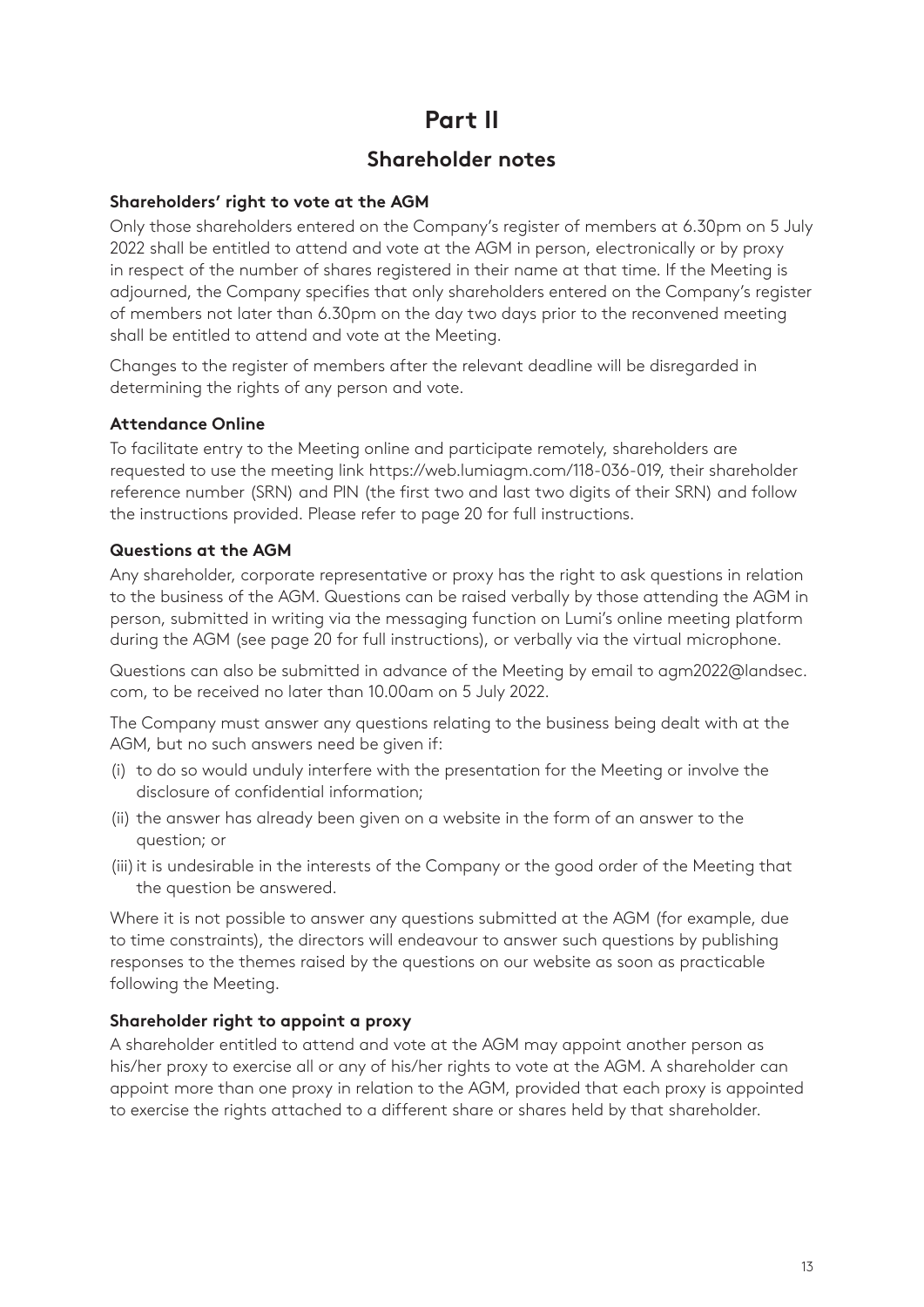A proxy need not be a shareholder of the Company. You can appoint the Chairman of the meeting, or anyone else, to be your proxy at the AGM. Any other person you appoint as proxy will be able to exercise all or any of his or her rights to attend, speak and vote on your behalf at the Meeting electronically.

A Form of Proxy which may be used to make such appointment and give proxy instructions accompanies this Notice. If you do not have a Form of Proxy but believe that you should have one, or if you require additional forms, please contact Equiniti on 0371 384 2128. (Lines are open from 8.30am to 5.30pm, Monday to Friday, except public holidays in England and Wales). Equiniti's overseas helpline number is +44 121 415 7049. You can only appoint a proxy using the procedures set out in these notes and the notes to the Form of Proxy. The person you appoint as proxy vote in accordance with your instructions. If you do not give them any instructions, a proxy may vote or not vote as he or she sees fit.

To be valid, any Form of Proxy, together with any power of attorney or other authority (if any), must be received by hand during normal business hours or by post at Equiniti, Aspect House, Spencer Road, Lancing, West Sussex BN99 6DA, England, no later than 10.00am on Tuesday, 5 July 2022 (i.e. 48 hours before the time of the Meeting). Appointing a proxy in this way will not prevent you from attending and voting at the AGM electronically or in person should the situation and relevant restrictions change. You must inform Equiniti in writing of any termination of the authority of a proxy.

In the case of joint holders, any one holder may sign the Form of Proxy. The vote of the senior holder who tenders a vote will be counted to the exclusion of the votes of the other joint holders. For this purpose, seniority is determined by the order in which the names appear on the register of shareholders.

# **Voting electronically by proxy**

Shareholders who prefer to register the appointment of their proxy electronically via the internet can do so through the Equiniti website: sharevote.co.uk where full instructions on the procedure are given. The Voting ID, Task ID and Shareholder Reference Number printed on the Form of Proxy will be required to use this electronic proxy appointment system.

Alternatively, shareholders who have already registered with Equiniti's online portfolio service, EQ Shareview, can appoint their proxy electronically by logging on to their portfolio at shareview.co.uk using their ID and password. Once logged in, click 'View' on the 'My Investments' page, click on the link to vote then follow the on-screen instructions.

A proxy appointment made electronically will not be valid if sent to any address other than those provided or if received after 10.00am on Tuesday, 5 July 2022. Please note that any electronic communication found to contain a computer virus will not be accepted.

You may not use any electronic address provided either in this Notice or any related documents (including the Form of Proxy) to communicate with the Company for any purposes other than those expressly stated.

Members have the right to request information to enable them to determine that their vote was validly recorded and counted. If you wish to receive this information please contact our Registrars, Equiniti, on 0371 384 2128 (Lines are open from 8.30am to 5.30pm, Monday to Friday, except public holidays in England and Wales). Equiniti's overseas helpline number is +44 121 415 7049.

The return of a completed Form of Proxy, any other such instrument or any CREST Proxy Instruction will not prevent a member attending the AGM and voting in person (in place of their proxy vote) provided attendance in person remains possible as planned.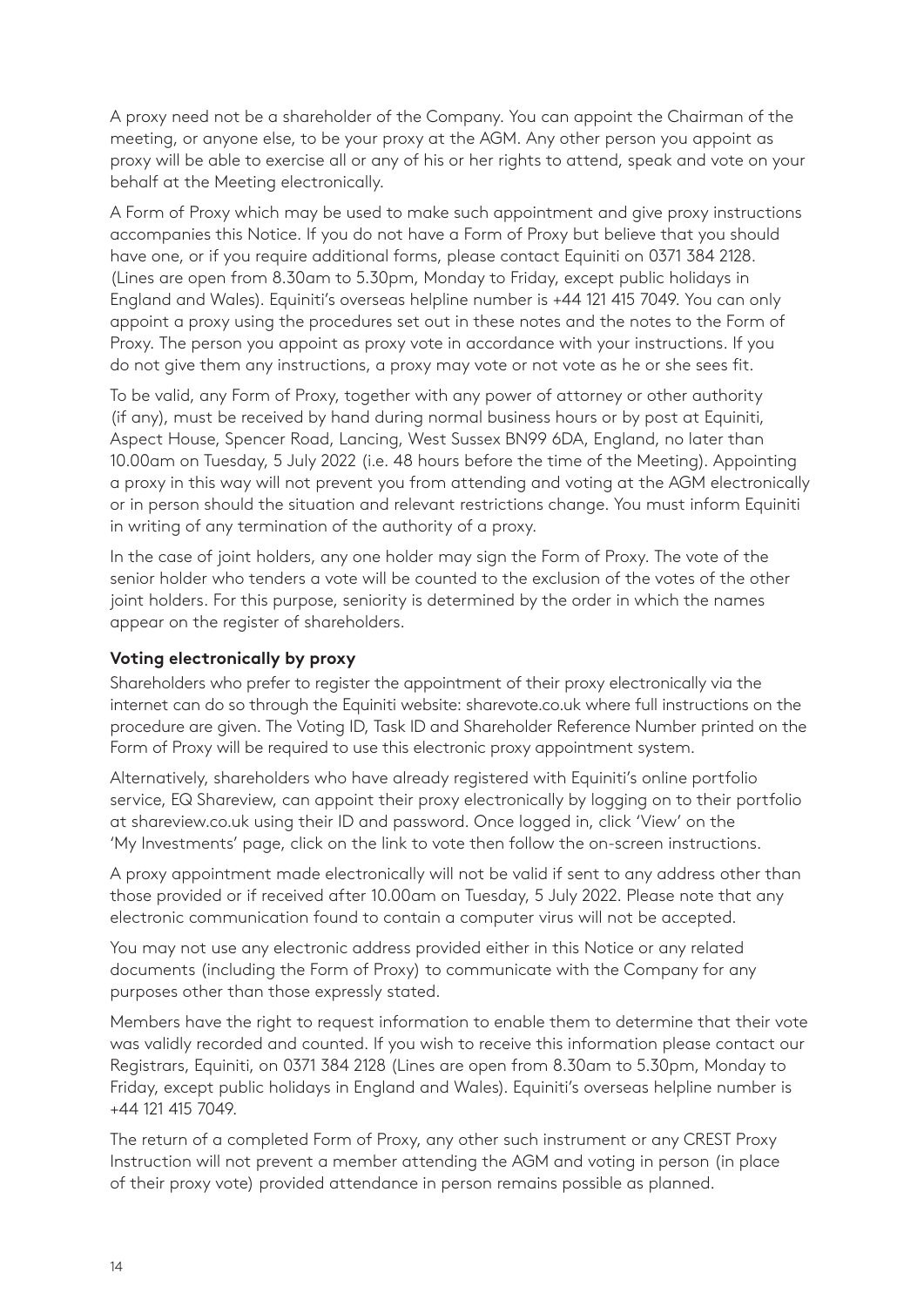#### **Indirect investors**

Any person to whom this Notice is sent who is a person nominated under section 146 of the 2006 Act to enjoy information rights (Nominated Person) may, under an agreement between them and the member by whom they were nominated, have a right to be appointed (or to have someone else appointed) as a proxy for the AGM. If a Nominated Person has no such proxy appointment right or does not wish to exercise it, they may, under any such agreement, have a right to give instructions to the member as to the exercise of voting rights.

The statement of the rights of shareholders in relation to the appointment of proxies above does not apply to a Nominated Person. The rights described in those paragraphs can only be exercised by shareholders of the Company.

# **CREST**

CREST members who wish to appoint a proxy or proxies through the CREST electronic proxy appointment service may do so for the AGM to be held on 7 July 2022 and any adjournment(s) thereof by using the procedures described in the CREST Manual which can be viewed at euroclear.com. CREST personal members or other CREST sponsored members, and those CREST members who have appointed a voting service provider(s), should refer to their CREST sponsor or voting service provider(s), who will be able to take the appropriate action on their behalf.

In order for a proxy appointment or instruction made using the CREST service to be valid, the appropriate CREST message (a CREST Proxy Instruction) must be properly authenticated in accordance with Euroclear UK & Ireland Limited's specifications and must contain the information required for such instructions, as described in the CREST Manual available via euroclear.com. The message, regardless of whether it constitutes the appointment of a proxy or an amendment to the instruction given to a previously appointed proxy, must, in order to be valid, be transmitted so as to be received by the issuer's agent (ID RA19) by the latest time(s) for receipt of proxy appointments specified in this Notice.

For this purpose, the time of receipt will be taken to be the time (as determined by the time stamp applied to the message by the CREST Applications Host) from which the issuer's agent is able to retrieve the message by enquiry to CREST in the manner prescribed by CREST. After this time, any change of instructions to proxies appointed through CREST should be communicated to the appointee through other means.

CREST members and, where applicable, their CREST sponsors or voting service providers should note that there are no special procedures in CREST for any particular messages. Normal system timings and limitations will, therefore, apply in relation to the input of CREST Proxy Instructions. It is the responsibility of the CREST member concerned to take (or, if the CREST member is a CREST personal member or sponsored member or has appointed a voting service provider(s), to procure that their CREST sponsor or voting service provider(s) take(s)) such action as shall be necessary to ensure that a message is transmitted by means of the CREST system by any particular time. In this regard, CREST members and, where applicable, their CREST sponsors or voting service providers are referred, in particular, to those sections of the CREST Manual concerning practical limitations of the CREST system and timings.

The Company may treat as invalid a CREST Proxy Instruction in the circumstances set out in Regulation 35(5)(a) of the Uncertificated Securities Regulations 2001.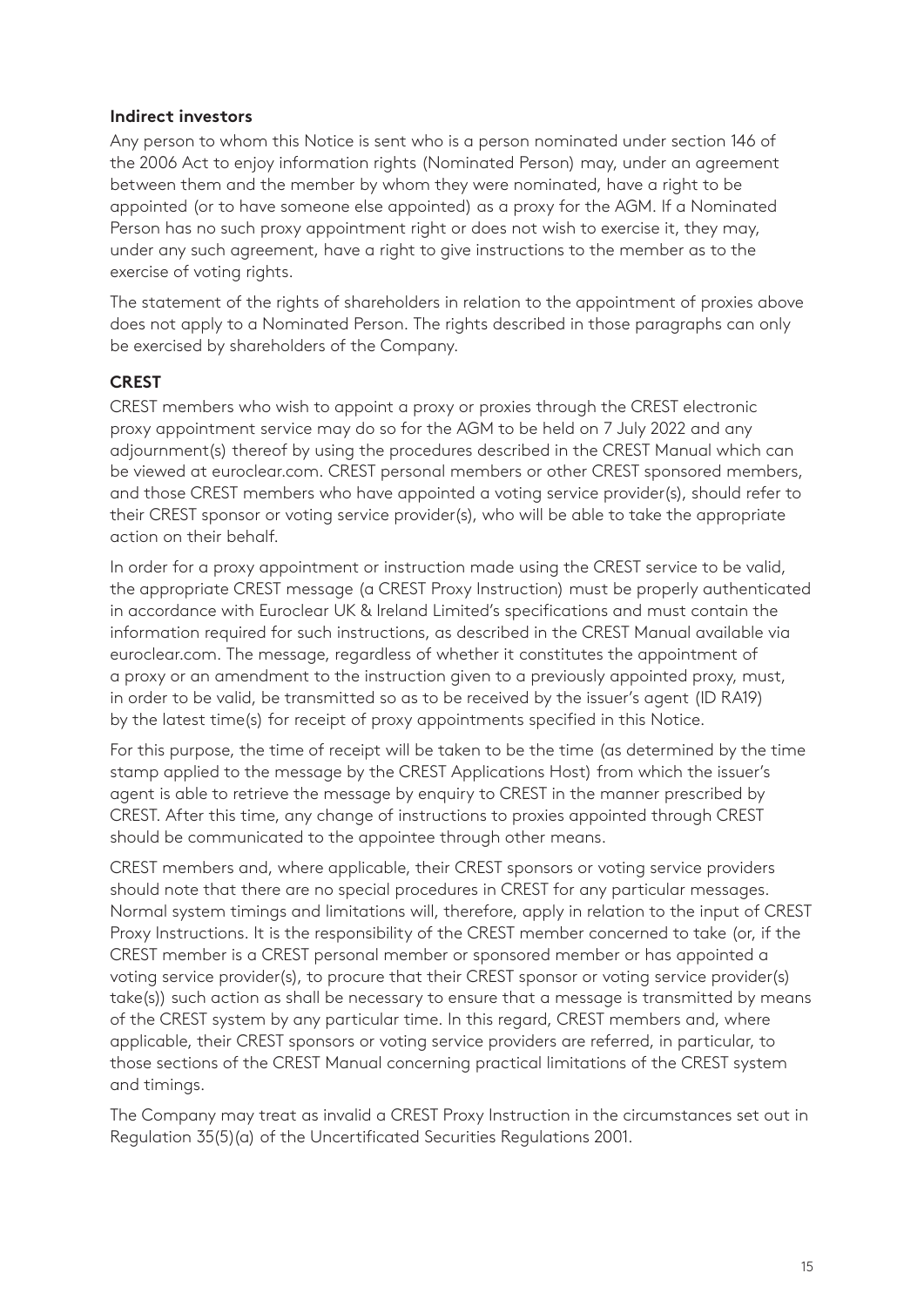# **Proxymity**

If you are an institutional investor you may be able to appoint a proxy electronically via the Proxymity platform, a process which has been agreed by the Company and approved by the Registrar. For further information regarding Proxymity, please go to proxymity.io. Your proxy must be lodged by 10.00 am on 5 July 2022 in order to be considered valid. Before you can appoint a proxy via this process you will need to have agreed to Proxymity's associated terms and conditions. It is important that you read these carefully as you will be bound by them and they will govern the electronic appointment of your proxy.

#### **Corporate representatives**

Any corporation which is a member can appoint one or more corporate representatives who may exercise on its behalf all of its powers as a member provided that, if more than one, they do not do so in relation to the same shares.

## **Information available on Land Securities Group PLC website**

Under section 527 of the 2006 Act, shareholders meeting the threshold requirements set out in that section have the right to require the Company to publish on a website a statement setting out any matter relating to: (i) the audit of the Company's accounts (including the Auditor's Report and the conduct of the audit) that are to be laid before the AGM; or (ii) any circumstance connected with an auditor of the Company ceasing to hold office since the previous meeting at which annual accounts and reports were laid in accordance with section 437 of the 2006 Act. The Company may not require shareholders requesting any such website publication to pay its expenses in complying with sections 527 or 528 of the 2006 Act. Where the Company is required to place a statement on a website under section 527 of the 2006 Act, it must forward the statement to the Company's auditor not later than the time when it makes the statement available on the website. The business which may be dealt with at the AGM includes any statement that the Company has been required to publish on a website under section 527 of the 2006 Act.

The 2022 Annual Report and this Notice are now available on the Company's website: landsec.com/investors. However, this notification of availability is not a substitute for shareholders reading those documents themselves.

# **Total voting rights**

As at 20 May 2022, being the last practicable date prior to the publication of this Notice, the Company's total issued share capital consisted of 751,331,224 ordinary shares carrying one vote each.

To satisfy future awards under the Company's shareholder approved employee share plans, on 3 June 2021, of the 9,839,179 existing shares held by the Company in treasury, 3,049,943 were transferred from treasury to the Company's EBT, leaving, 6,789,236 shares held in treasury. The voting rights and dividend entitlements have been waived for the shares held by treasury and the EBT. This transfer has not affected total number of voting rights. Therefore, the total voting rights in the Company as at 20 May 2022 was 741,492,045.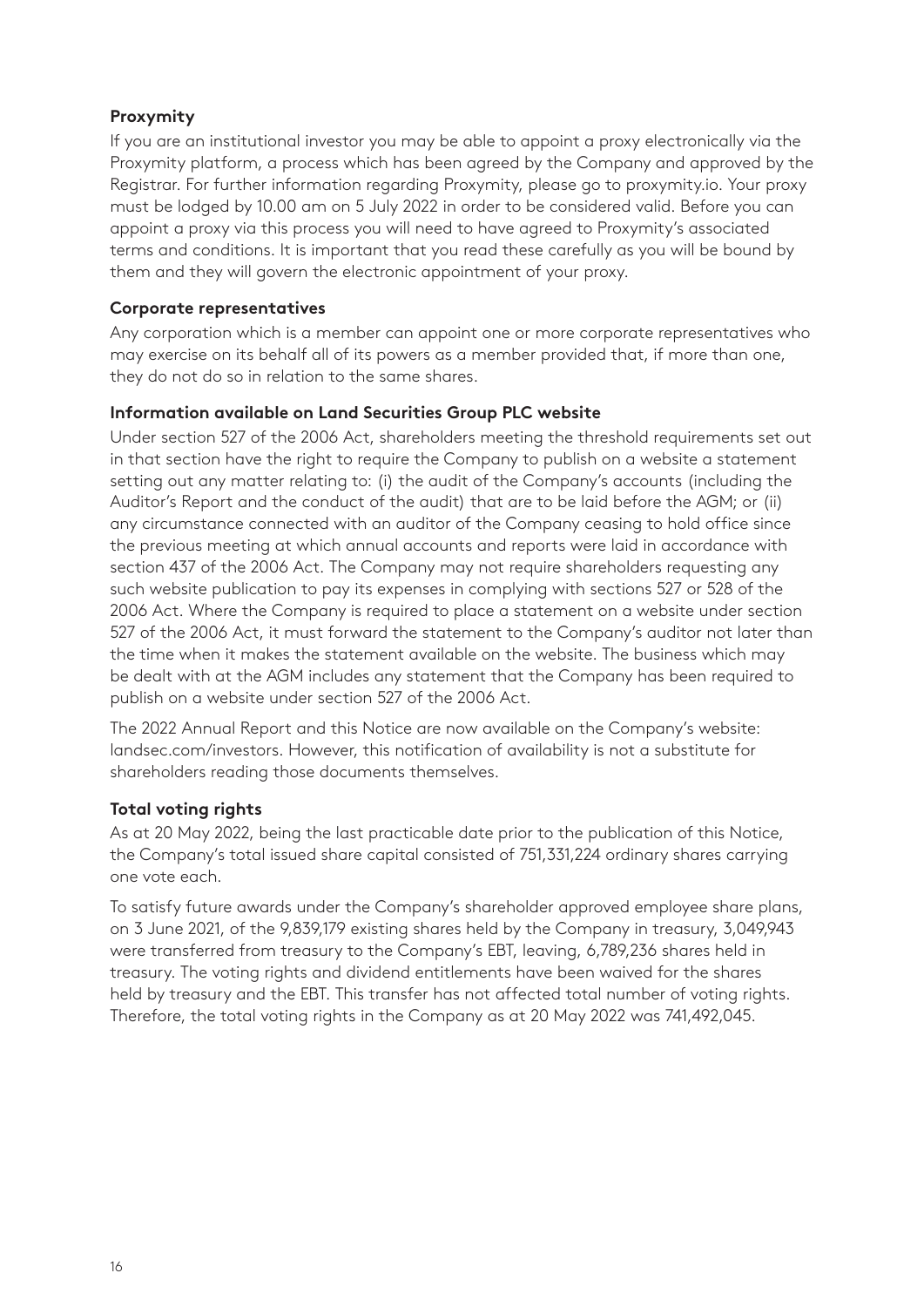## **Voting on a poll**

All resolutions will be put to vote on a poll to ensure that every vote is recognised, including the votes of shareholders who are unable to attend the Meeting but who appoint a proxy for the Meeting.

#### **Documents available for inspection**

Copies of the Executive Directors' Service Agreements, the Letters of Appointment of the Non-executive Directors, the draft Sharesave rules and a copy of the Company's existing Articles of Association are available for inspection at the registered office of the Company during normal business hours from the date of this Notice and will be available on the day of the Meeting from 9.45am until the conclusion of the AGM. Alternatively, shareholders have the option to request an electronic copy of any document by email.

A copy of this Notice, and any other information required by section 311A of the 2006 Act, will also be displayed on the Company's website: landsec.com from the date of this Notice until the conclusion of the AGM.

A copy of the Sharesave rules will also be available for inspection by shareholders on the National Storage Mechanism (accessible at https://data.fca.org.uk/#/nsm/ nationalstoragemechanism) from the date of publication of this Notice.

## **Privacy Notice**

Personal data provided by shareholders during or in respect of the AGM will be processed according to Land Securities Group PLC Shareholder Privacy Policy which is available at landsec.com/policies/privacy-policy/shareholders

# **Part III**

# **Summary of the Land Securities Group PLC Sharesave Plan 2022 (the Sharesave)**

#### **Eligibility**

Each time that the Board decides to issue an invitation to employees to participate in the Sharesave, all UK resident tax-paying employees and full time directors of the Company and its subsidiaries (the Group) participating in the Sharesave must be offered the opportunity to participate. Other employees of the Group may be permitted to participate at the Board's discretion. Employees who are invited to participate must have completed a minimum qualifying period of employment (as determined by the Board in line with the relevant legislation governing the Sharesave) before they can participate.

#### **Savings contract**

Under the Sharesave, eligible employees may enter into a linked savings contract to make savings over a three and / or five year period. Monthly savings by an employee under all savings contracts linked to options granted under any tax-advantaged savings-related share option plan may not exceed the statutory maximum, which is currently set at £500 per month. The Board may set a lower limit in relation to any particular grant. At the end of the three or five-year savings contract, employees may either withdraw their savings on a tax-free basis or use their savings to acquire ordinary fully paid shares in the Company (Shares).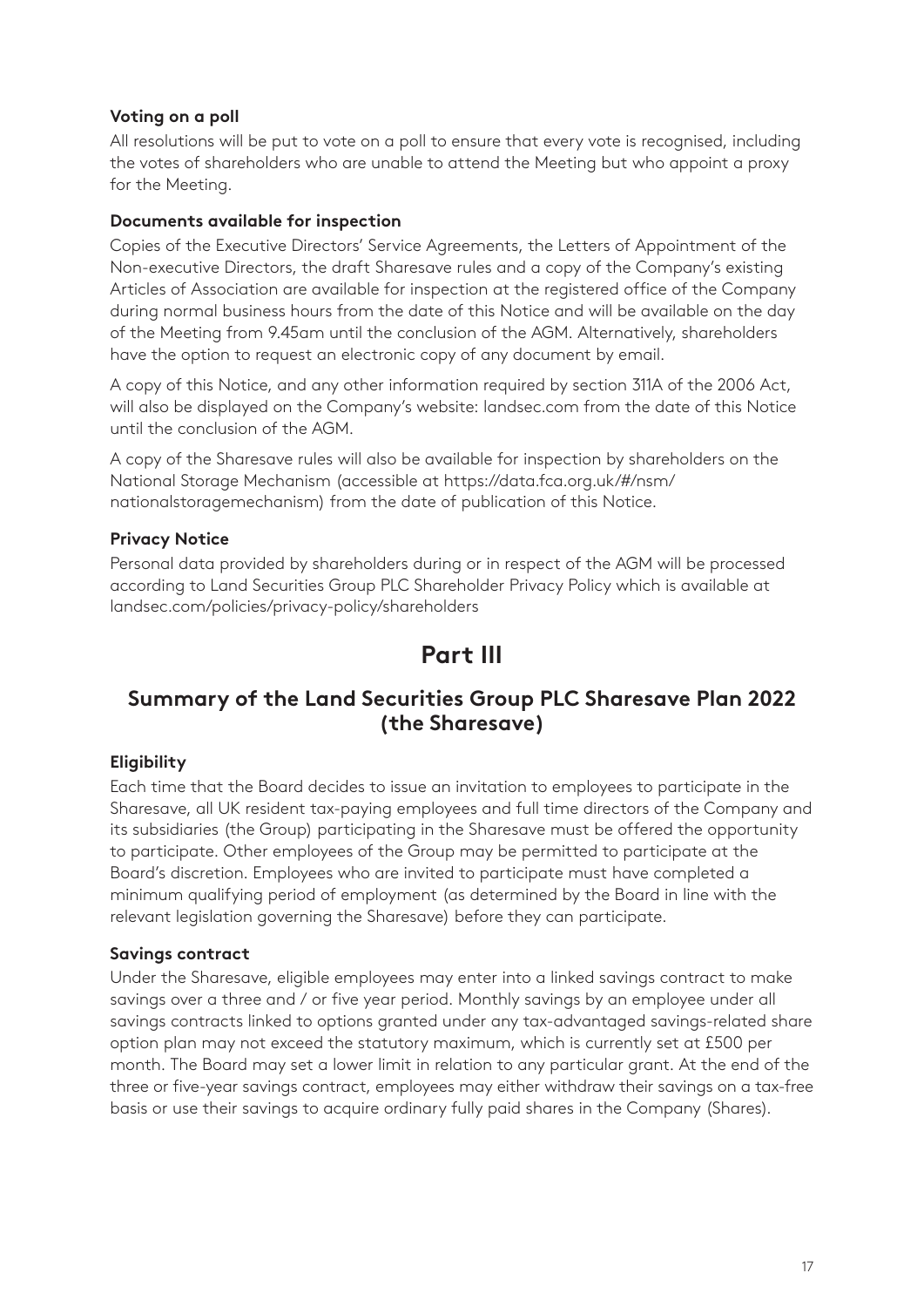## **Exercise price**

The proceeds of the savings contract can be used to exercise an option to acquire Shares at an exercise price per Share set when employees were invited to participate in the Sharesave. The exercise price may not be manifestly less than 80% (or such other percentage as may be permitted by the relevant legislation) of the market value of a Share at the date of invitation.

The exercise price will normally be set using prices taken from a period of 42 days beginning on: (a) the first dealing day after the announcement of the Company's results for any period; (b) the day on which an announcement is made of an amendment to the Sharesave legislation or such legislation comes into force; (c) the day on which a new HMRC-approved savings contract is announced; or (d) to the extent that share dealing restrictions apply in any of the preceding three periods, the dealing day on which such dealing restrictions are lifted, unless the Board determines that exceptional circumstances exist which justify the issue of invitations under the Sharesave at another time.

# **Overall limit**

The Sharesave may operate over new issue Shares, treasury Shares or Shares purchased in the market. The Sharesave rules provide that the number of Shares which may be issued to satisfy options or awards granted under the Sharesave and any other employee share plan adopted by the Company in any ten year rolling period may not exceed 10% of the issued ordinary share capital of the Company from time to time.

Shares transferred out of treasury will count towards this limit for so long as this is required under institutional shareholder guidelines. However, options over and awards of Shares which are relinquished or lapse will be disregarded for the purposes of this limit.

#### **Exercise of options**

Ordinarily, an option may be exercised within six months of the date that the savings contract matures. Options not exercised by the end of this period will lapse.

# **Cessation of employment**

Options will normally lapse immediately upon a participant ceasing to be employed by, or hold office with, the Group. However, if a participant ceases to hold office or employment because of injury, disability, redundancy, retirement or the sale of the individual's employing company or business out of the Group, their option will not lapse and may be exercised early for a period of up to six months after the participant's cessation of office or employment. If a participant dies, their option may be exercised for 12 months after their death by their personal representatives.

#### **Corporate events**

In the event of a change of control or winding-up of the Company, any outstanding options may be exercised early. Alternatively, the Board may permit options to be exchanged for equivalent options over Shares in the acquiring company. If the change of control is an internal reorganisation of the Group, options will lapse unless the participants agree to exchange their outstanding options for equivalent options over Shares in the new holding company.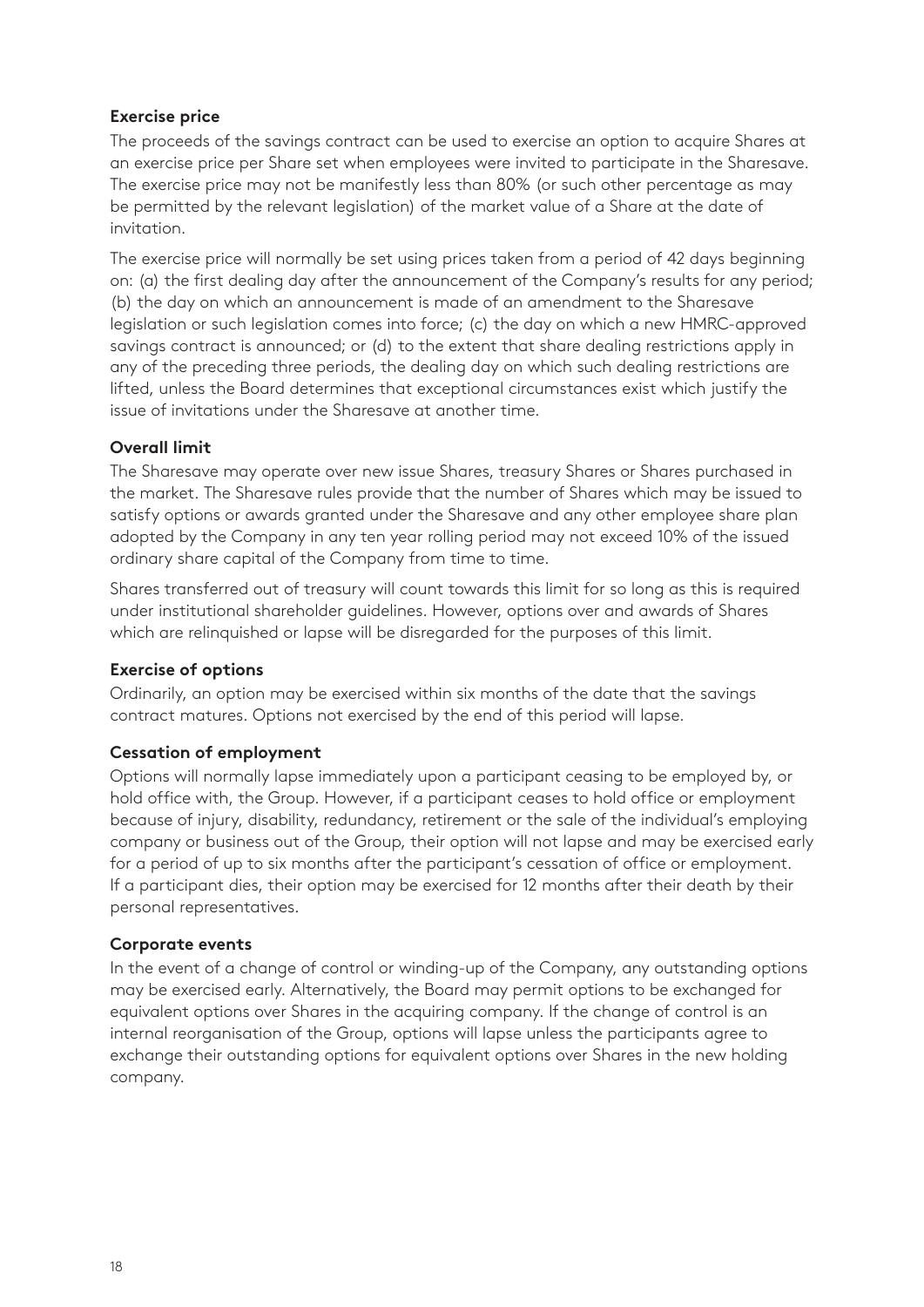# **Adjustments**

In the event of a variation of the Company's share capital, the Board may adjust the number of Shares subject to options and/or the exercise price applicable to options in such manner as it considers appropriate.

## **Rights attached to Shares**

Options granted under the Sharesave will not confer shareholder rights on a participant until that participant has exercised their option and received the underlying Shares. Any Shares issued will rank equally with other Shares then in issue (except for rights arising by reference to a record date prior to their issue).

## **Amendments**

The Board may, at any time, amend the Sharesave rules in any respect. The prior approval of the Company's shareholders must be obtained for any amendment which is made to the advantage of eligible employees and/or participants and relates to the provisions relating to eligibility, individual or overall limits, the basis for determining the entitlement to, and the terms of, options granted under the Sharesave, the adjustments that may be made in the event of any variation in the share capital of the Company and/or the rules relating to such prior approval. There are, however, exceptions to this requirement to obtain shareholder approval for any minor amendments to benefit the administration of the Sharesave, to take account of the provisions of any relevant legislation, or to obtain or maintain favourable tax, exchange control or regulatory treatment for any participant or member of the Group.

## **Non-transferability**

Options are not transferable other than to the participant's personal representatives in the event of the participant's death.

#### **Benefits not pensionable**

Any benefits received under the Sharesave are not pensionable.

# **Termination**

No options may be granted under the Sharesave more than ten years after the date it is approved by the Company's shareholders.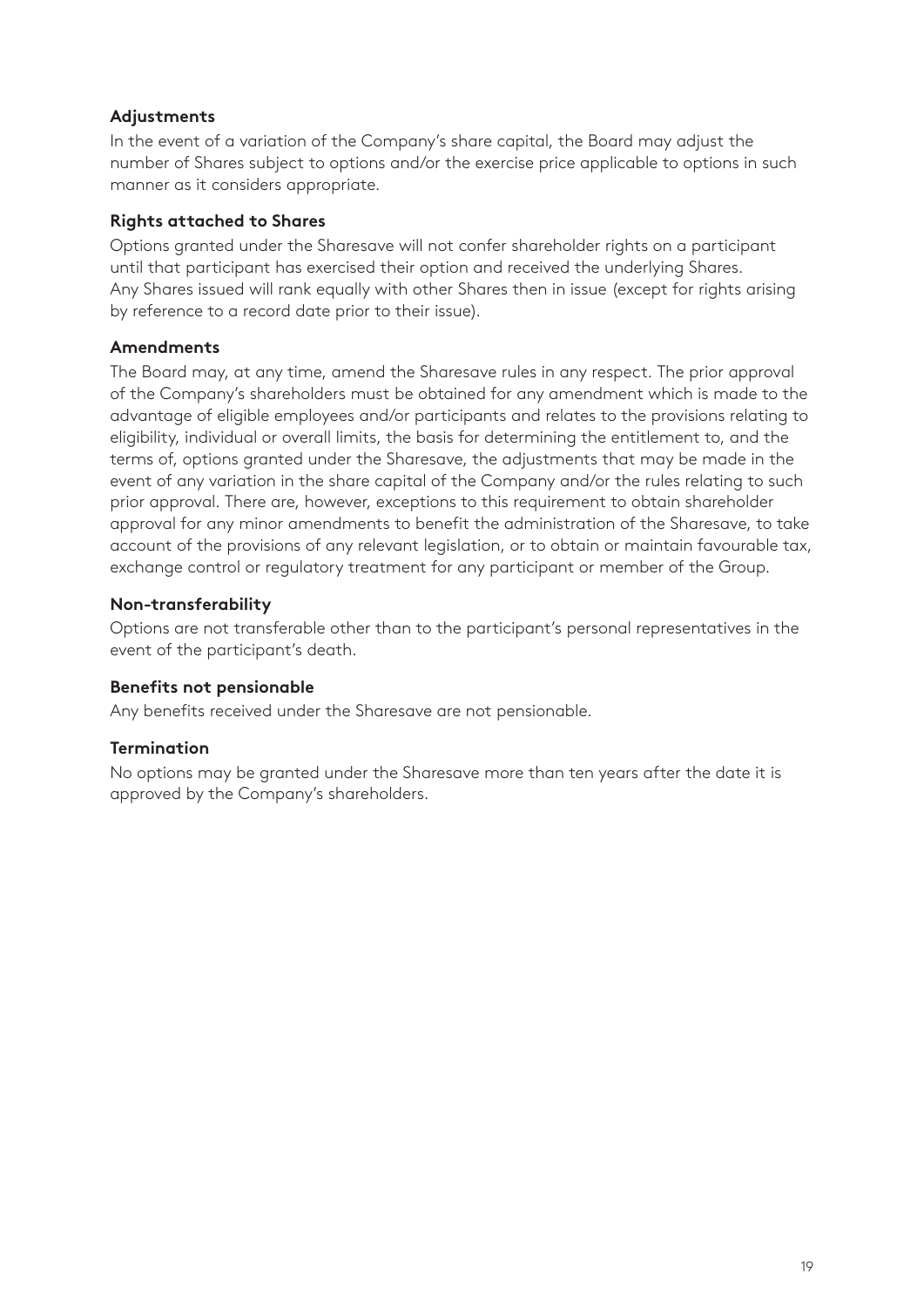# **Part IV**

# **Electronic Meeting Guidance**

# **Electronic Meeting Guidance**

For the 2022 AGM, Land Securities Group PLC will be enabling shareholders to attend and participate in the Meeting electronically, should they wish to do so. This can be done by accessing the Lumi AGM website, https://web.lumiagm.com/118-036-019

# **Accessing the AGM Website**

Lumi AGM can be accessed online using most well-known internet browsers such as Edge, Chrome, Firefox and Safari on a PC, laptop or internet-enabled device such as a tablet or smartphone. If you wish to access the AGM using this method, please go to https://web.lumiagm.com/118-036-019 on the day.

# **Logging In**

On accessing the AGM website, you may be asked to enter a Meeting ID which is 118-036-019. You will then be prompted to enter your unique SRN and PIN which is the first two and last two digits of your SRN. These can be found printed on your Form of Proxy. Access to the Meeting via the website will be available from 9.00am on 7 July 2022; however, please note that your ability to vote will not be enabled until the Chairman formally declares the poll open.

# **Broadcast**

The Meeting will be broadcast with presentation slides. Once logged in, and at the commencement of the Meeting, you will be able to listen to the proceedings of the Meeting on your device, as well as being able to see the slides of the Meeting which will include the resolutions to be put forward to the Meeting, these slides will progress automatically as the Meeting progresses.

# **Voting**

Once the Chairman has formally opened the Meeting, she will explain the voting procedure. Voting will be enabled on all resolutions at the start of the formal Meeting on the Chairman's instruction. This means shareholders may, at any time while the poll is open, vote electronically on any or all the resolutions in the Notice, resolutions will not be put forward separately.

Once the resolutions have been proposed, the list of resolutions will appear along with the voting options available. Select the option that corresponds with how you wish to vote, "FOR", "AGAINST" or "WITHHELD". Once you have selected your choice, the option will change colour and a confirmation message will appear to indicate your vote has been cast and received – there is no submit button. If you make a mistake or wish to change your vote, simply select the correct choice, if you wish to "cancel" your vote, select the "cancel" button. You will be able to do this at any time whilst the poll remains open and before the Chairman announces its closure at the end of the Meeting.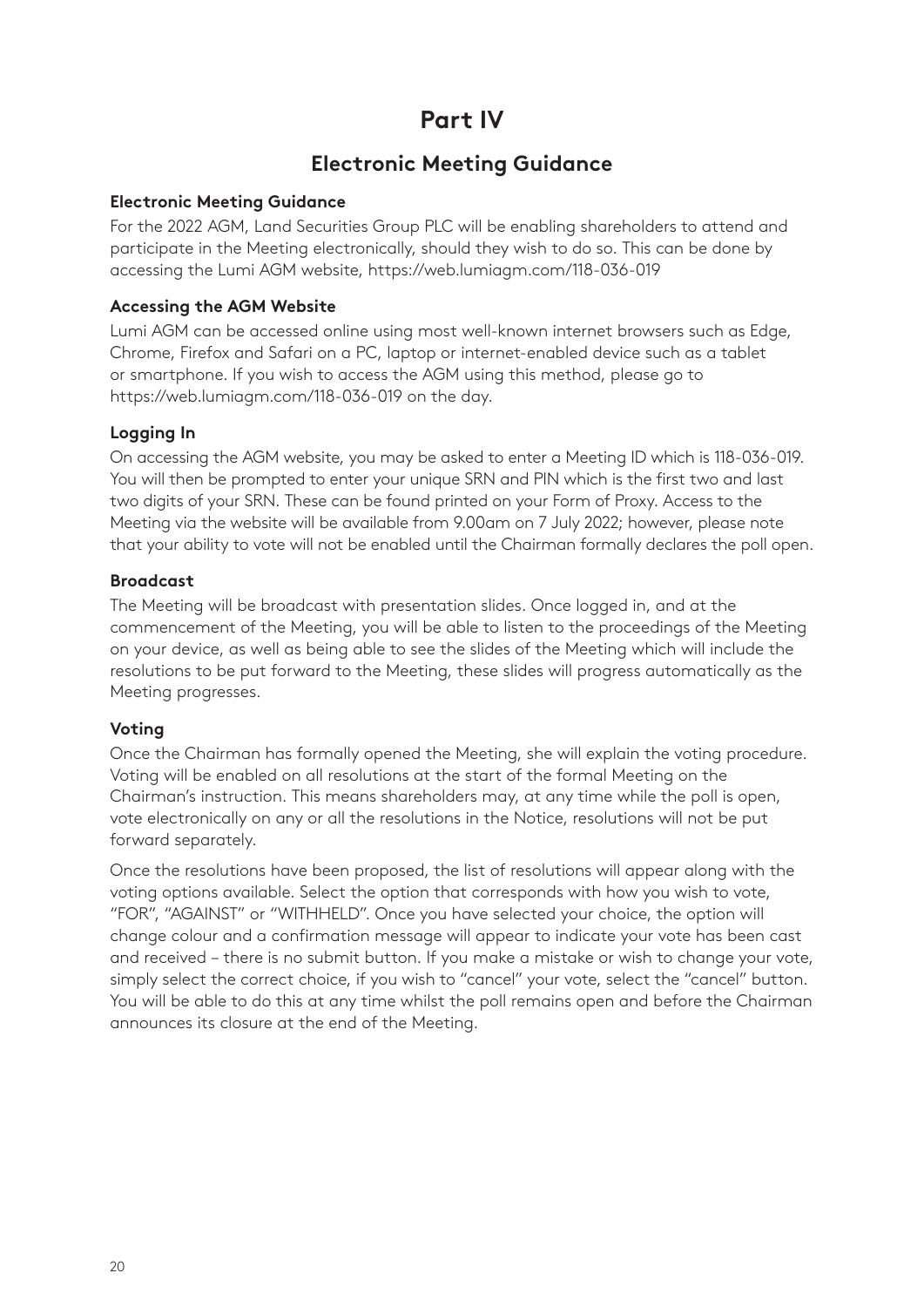# **Questions**

Questions can be submitted by shareholders attending electronically on the day of the AGM either in writing via the messaging function on Lumi's online meeting platform, or verbally via the virtual microphone. Details of how to access the virtual microphone will be provided on the day of the meeting, once you are logged into the Lumi platform.

To ask questions via the Lumi Messaging function, select the messaging icon from within the navigation bar and type your question at the top of the screen. To submit your question, click on the arrow icon to the right of the text box.

# **Requirements**

An active internet connection is always required in order to allow you to cast your vote when the poll opens, submit questions and listen to the audiocast. It is the user's responsibility to ensure you remain connected for the duration of the Meeting.

# **Duly appointed proxies and corporate representatives**

To receive your unique SRN and PIN please contact the Company's registrar Equiniti by emailing: hybrid.help@equiniti.com. To avoid any delays accessing the meeting, contact should be made at least 24 hours prior to the meeting date and time.

Mailboxes are monitored 9.00am to 5.00pm Monday to Friday (excluding public holidays in England & Wales).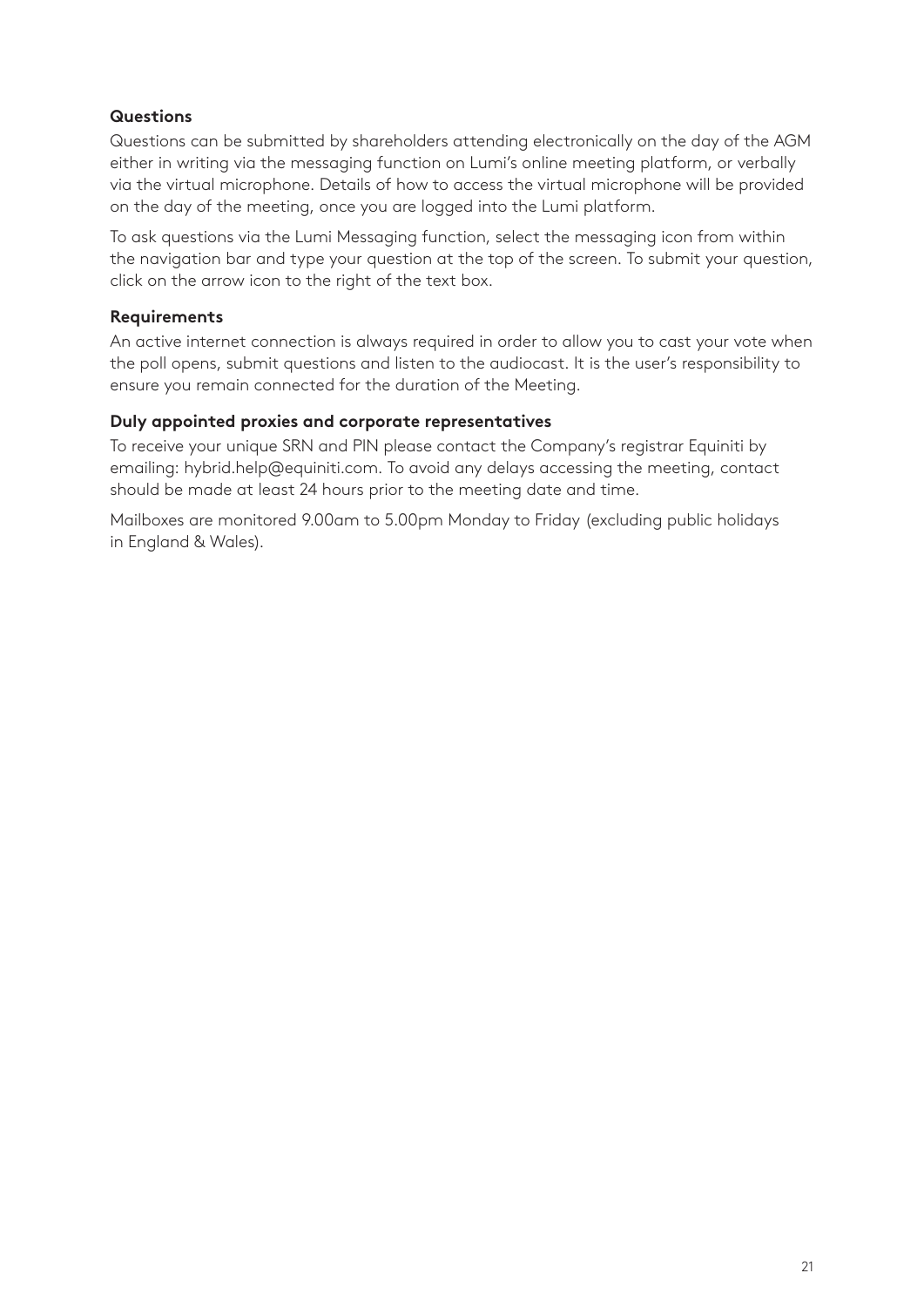# **User Guide to joining the Land Securities Group PLC 2022 Annual General Meeting remotely**

#### **Meeting Link: https://web.lumiagm.com/118-036-019**

#### **To login you must have your SRN and PIN**

#### **01**

Open the Lumi AGM website and you may be prompted to enter the Meeting ID 118-036-019. You will then be prompted to enter your unique SRN and PIN. When successfully authenticated, you will be taken to the Home Screen.

If a shareholder attempts to login to the website before the meeting is live\*, an error message will appear.

\*9.00am on 07 July 2022.

To view the meeting presentation, expand the "Broadcast Panel", located at the bottom of your device. If viewing through a browser, it will appear automatically.

This can be minimised by pressing the same button.



#### **03 05**

To ask questions via the Lumi Messaging function, select the messaging icon from within the navigation bar and type your question at the top of the screen. To submit your question, click on the arrow icon to the right of the text box. Alternatively, you can call the phone number displayed on the home screen and ask a question during the Q&A session when invited to do so.



# **02 04**

When the Chairman declares the poll open, a list of all resolutions and voting choices will appear on your device.

Scroll through the list to view all resolutions.



For each resolution, press the choice corresponding with the way in which you wish to vote. When selected, a confirmation message will appear. To change your mind, simply press the correct choice to override your previous selection. To cancel your vote, press Cancel. To return to the voting screen whilst the poll is open, select the voting icon.

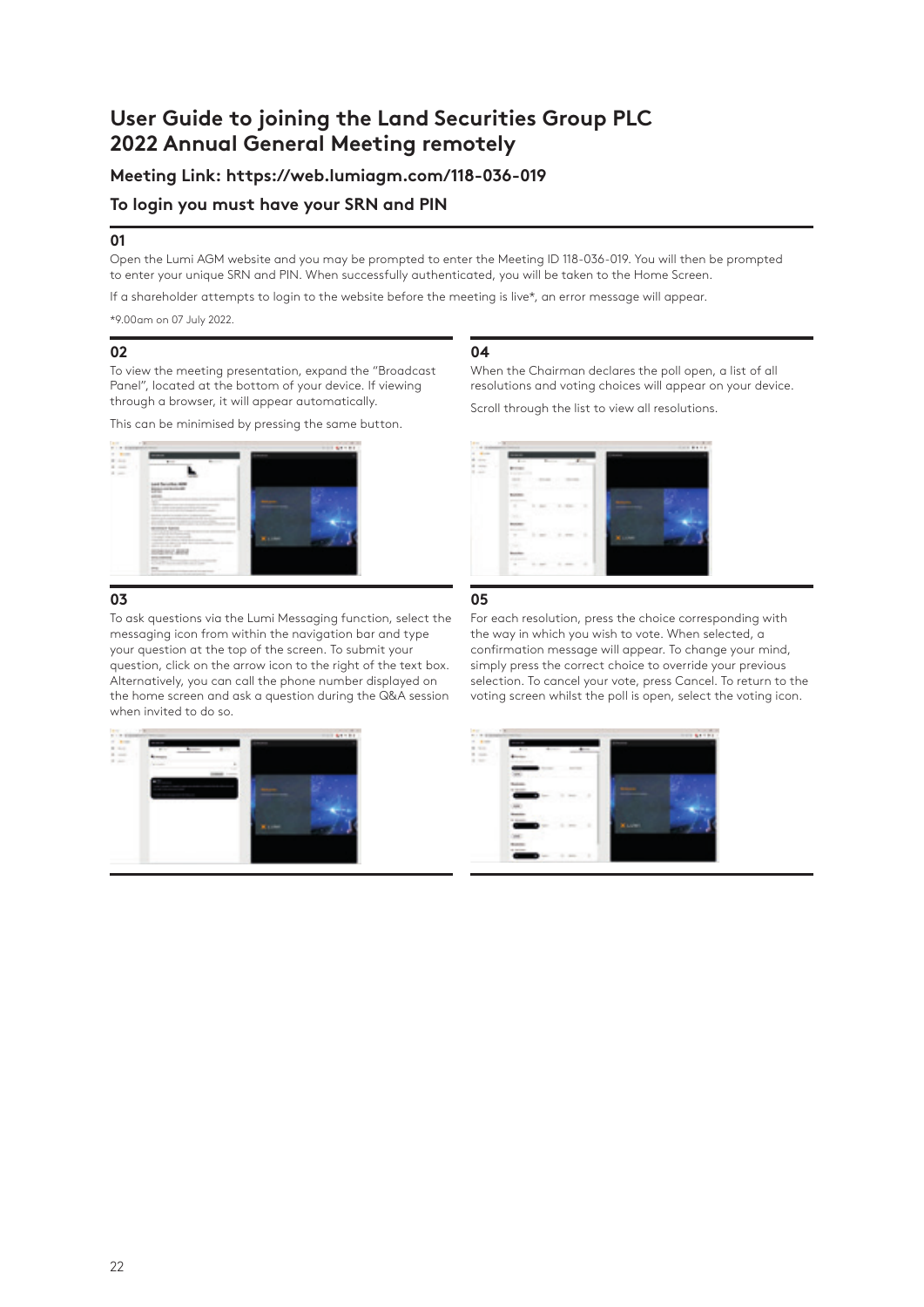**This page is left intentionally blank**